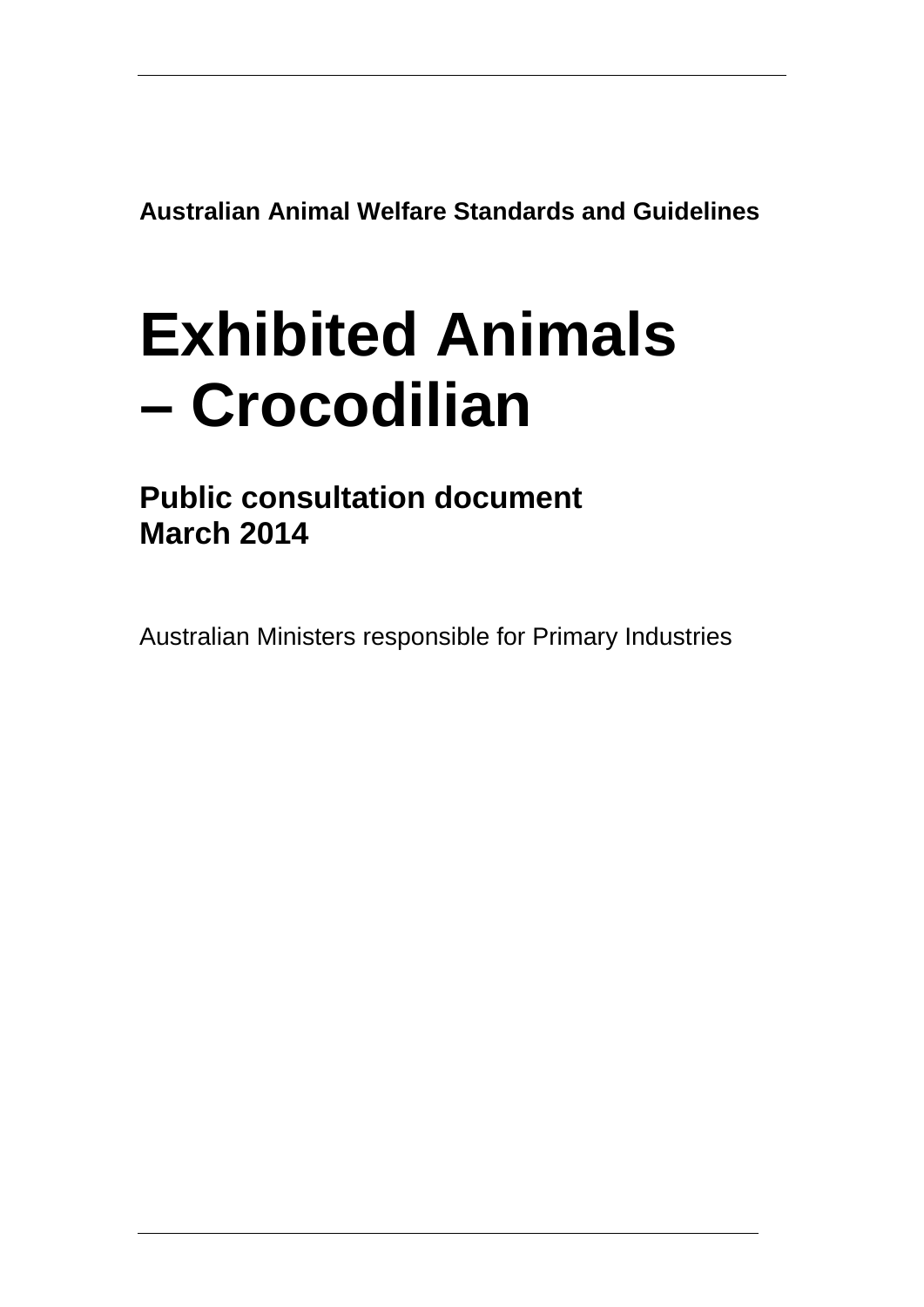Published by the NSW Department of Primary Industries

*Title: Australian Animal Welfare Standards and Guidelines. Exhibited Animals – Crocodilian – Public consultation document*

First published March 2014

#### **More information**

[www.dpi.nsw.gov.au/agriculture/livestock/animal-welfare/exhibit/standards-and-guidelines](http://www.dpi.nsw.gov.au/agriculture/livestock/animal-welfare/exhibit/standards-and-guidelines) 

[www.australiananimalwelfare.com.au](http://www.australiananimalwelfare.com.au/)

[www.zooaquarium.org.au](http://www.zooaquarium.org.au/)

[www.mincos.gov.au](http://www.mincos.gov.au/)

#### **Acknowledgments**

Writing Group for the Australian Animal Welfare Standards and Guidelines – Exhibited Animals

Exhibited Animals Expert Consultation Forum participants

Zoo and Aquarium Association

RSPCA Australia

Animals Australia

Department of Agriculture – Australia (through the Australian Animal Welfare Strategy)

Department of Agriculture, Fisheries and Forestry - Queensland

Animal Welfare Committee

AusAWAC

Jobtrack 12709C

© State of New South Wales through the Department of Trade and Investment, Regional Infrastructure and Services, 2014. You may copy, distribute and otherwise freely deal with this publication for any purpose, provided that you attribute the NSW Department of Primary Industries as the owner.

Disclaimer: The information contained in this publication is based on knowledge and understanding at the time of writing (March 2014). However, because of advances in knowledge, users are reminded of the need to ensure that information upon which they rely is up to date and to check currency of the information with the appropriate officer of the Department of Primary Industries or the user's independent adviser.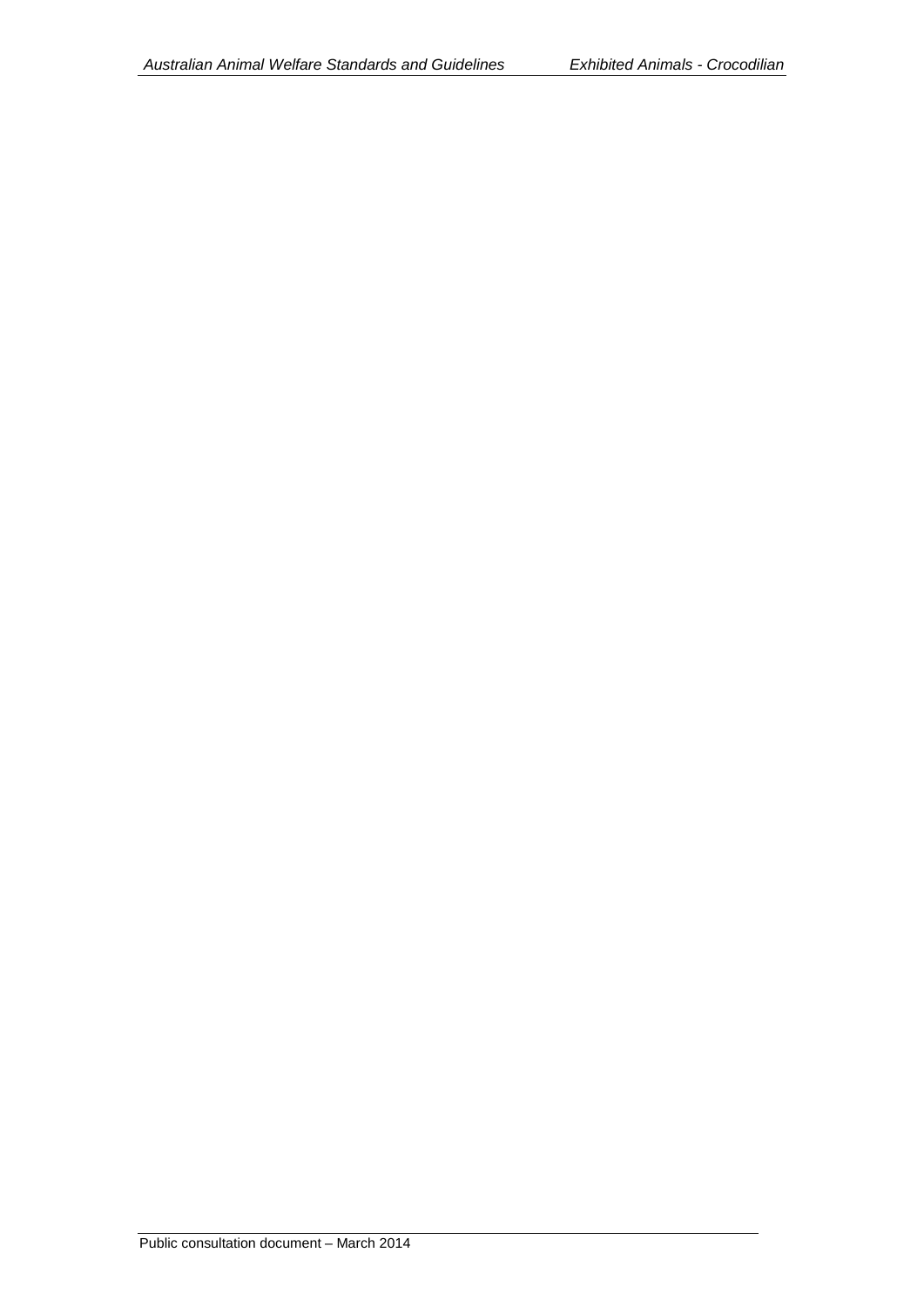# **Contents**

| 1  |  |  |  |  |
|----|--|--|--|--|
| 2  |  |  |  |  |
| 3  |  |  |  |  |
| 4  |  |  |  |  |
| 5  |  |  |  |  |
| 6  |  |  |  |  |
| 7  |  |  |  |  |
| 8  |  |  |  |  |
| 9  |  |  |  |  |
| 10 |  |  |  |  |
| 11 |  |  |  |  |
| 12 |  |  |  |  |
|    |  |  |  |  |
|    |  |  |  |  |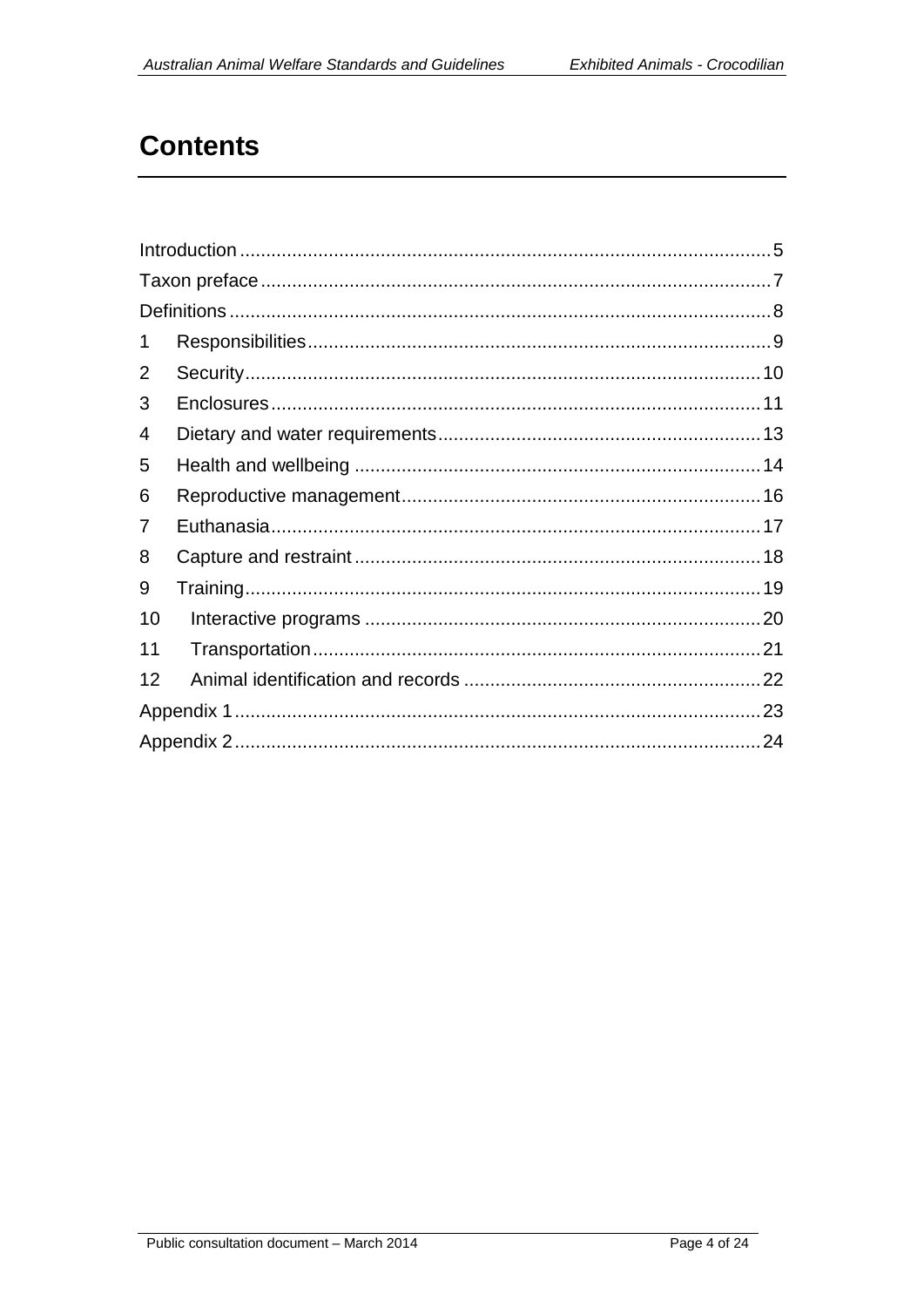# <span id="page-4-0"></span>**Introduction**

#### **Purpose**

The principal purpose of this document is to describe standards and guidelines that ensure the welfare and security of *crocodilians* used for *exhibition purposes*.

This document promotes measures and conditions that, if implemented, would see *exhibited crocodilians* kept to the same standard throughout Australia.

The document considers a broad range of operational issues facing *facilities* that keep *crocodilians* for *exhibition purposes*. Failure to address these issues could result in adverse animal welfare and security outcomes.

#### **Scope**

These standards and guidelines apply to those people and industries responsible for the care and management of:

- *crocodilians* kept for *exhibition purposes* at *facilities*, i.e. for display, conservation, education and entertainment;
- *crocodilians* during their temporary removal from a *facility*; and
- *crocodilians* during their transport to or from a *facility*.

These standards and guidelines do not apply to:

- wild *animals* (i.e. free-living and not confined to a *facility* by an *enclosure*, a leash or by management practices);
- the keeping of *animals* solely for the purposes of feeding to other *animals* at the *facility*;
- feeding of wild *animal*s;
- *animals* kept for *animal* competitions, horse racing and sporting events, wildlife farming and domestic *animal* farming;
- wildlife rehabilitation of *animals* that are not displayed to the public at the *facility*;
- *animals* at pet shops; or
- circuses and mobile exhibitors.

These standards and guidelines should be considered in conjunction with other requirements for *animals* kept for *exhibition purposes*, and related Commonwealth, state and territory legislation for:

- *animal* welfare;
- exhibiting *animals*;
- pest control; and
- nature conservation.

Where legislation requires a higher standard than these standards, the higher standard will apply.

#### **Interpretation**

- **Objective** the intended outcome(s) of a section of the standards and guidelines.
- **Standards** the acceptable *animal* welfare and security requirements designated in this document. They are requirements that must be met under law with respect to *animals* kept for *exhibition purposes*.

The standards are intended to be clear, essential and verifiable statements. However, not all issues are able to be well defined by scientific research or are able to be quantified. Standards use the word "must". Non-compliance with one or more standards will constitute an offence under law.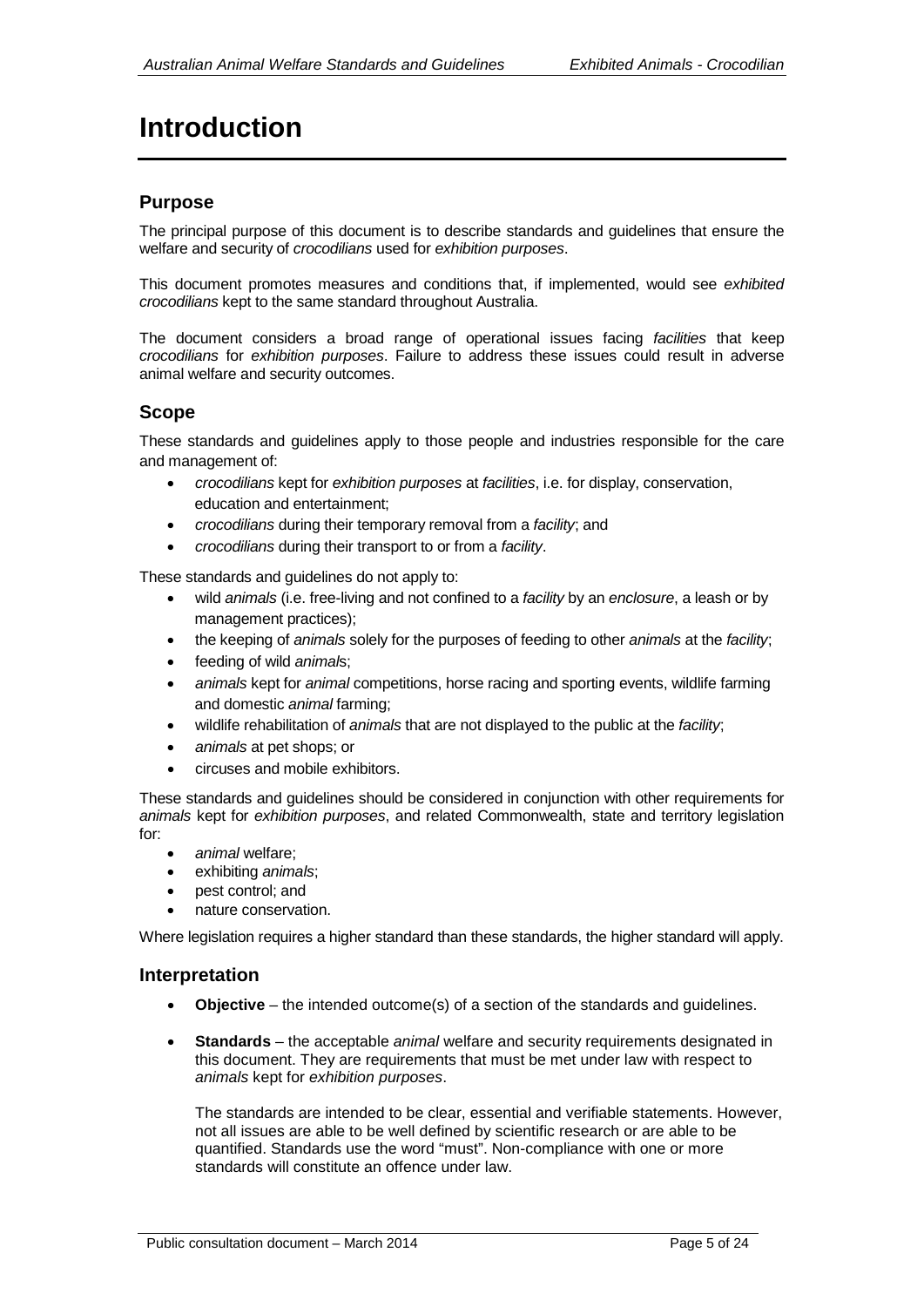They are presented in a box and are numbered consecutively with the prefix 'S'.

- **Notes –** provide background and guidance on interpreting the standards and guidelines.
- **Guidelines** complement the standards by providing advice and/or recommendations to achieve desirable *animal* welfare and security outcomes. Non-compliance with guidelines does not constitute an offence under law.

They are numbered consecutively with the prefix 'G'.

#### **Document organisation**

These *taxon standards* contain standards and guidelines that apply to the keeping of a specific *animal* group for *exhibition purposes* at *facilities*. They are additional to the standards and guidelines in the *Australian Animal Welfare Standards and Guidelines. Exhibited Animals – General* which apply to all *animals* kept for *exhibition purposes* at *facilities*.

• *Taxon standards* **must always be read in conjunction with the** *Australian Animal Welfare Standards and Guidelines. Exhibited Animals – General*.

The *Australian Animal Welfare Standards and Guidelines. Exhibited Animals – General* contain the following sections:

- Introduction;
- Definitions;
- Responsibilities;
- Security;
- Enclosures:
- Dietary and water requirements;
- Health and wellbeing;
- Reproductive management;
- Euthanasia;
- Capture and restraint;
- Training;
- Interactive programs;
- Transportation; and
- Animal identification and records.

The same section headings are used in these *taxon standards*. An additional taxon preface section follows this Introduction. Where a section of these *taxon standards* does not include any standards or guidelines that are additional to those in the *Australian Animal Welfare Standards and Guidelines. Exhibited Animals – General*, the section includes the following statement: 'This section has been deliberately left blank'.

Definitions are given in the Definitions section of this document. These definitions are additional to those in *Australian Animal Welfare Standards and Guidelines. Exhibited Animals – General* that also apply to these *taxon standards* unless otherwise stated. Defined words in this document are italicised.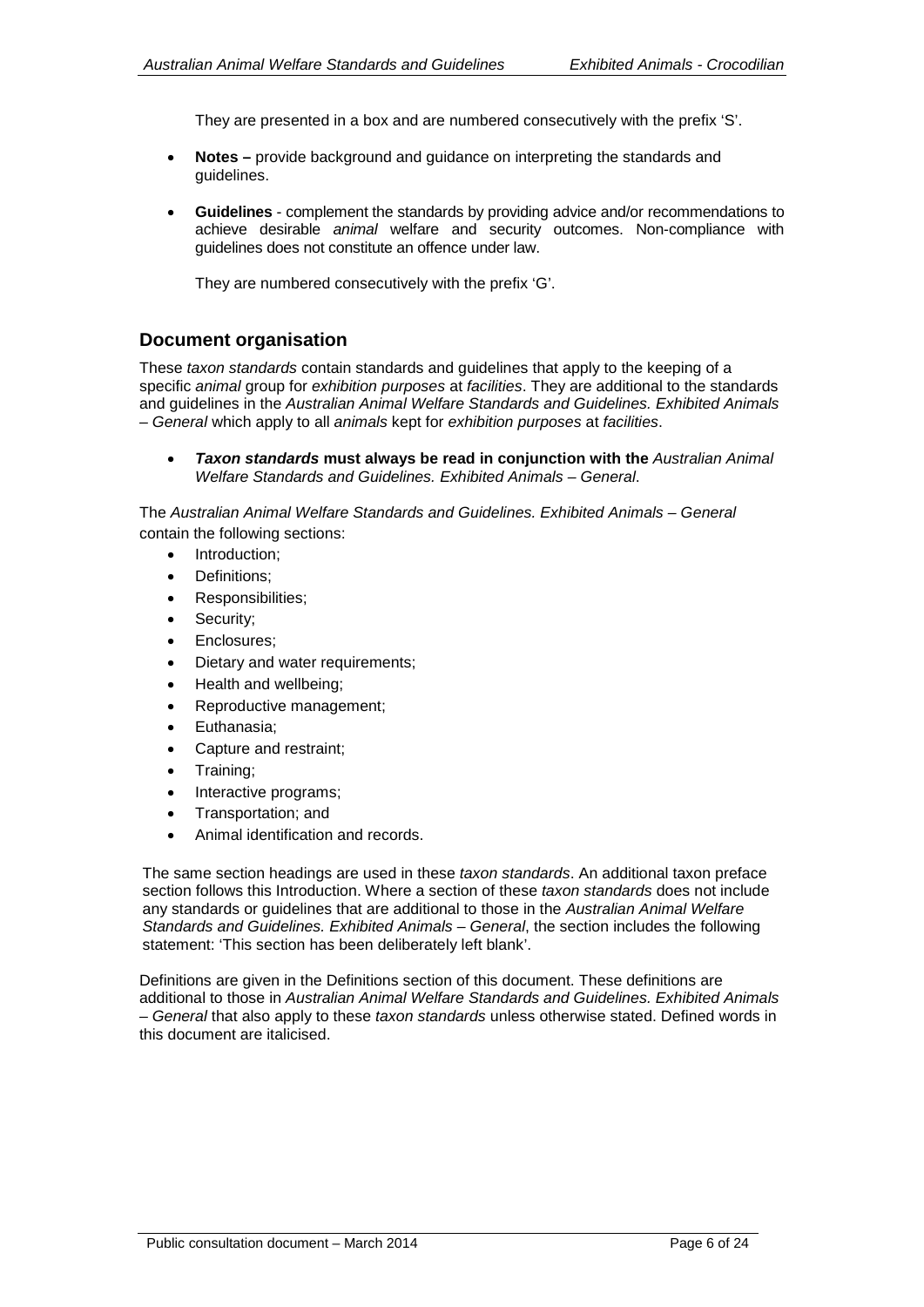# <span id="page-6-0"></span>**Taxon preface**

### **Crocodilians**

*Crocodilians* are semi-aquatic reptiles of the Order Crocodylia and comprise alligators, caimans, crocodiles and gharials. Globally there are more than 20 extant species in three groups (ranked as Families or Subfamilies by different taxonomists).

Two *crocodilians* are found in tropical regions of Queensland, the Northern Territory and Western Australia: the endemic freshwater crocodile *Crocodylus johnstoni*, and the estuarine crocodile *C. porosus*, which is widely distributed across the Indo-Pacific region. *Crocodilians* currently maintained in captivity in Australia also include the New Guinea crocodile *C. novaeguineae*, the Philippine crocodile *C. mindorensis* and the American Alligator *Alligator mississippiensis*. Other species may be *exhibited* in the future.

In most species of *crocodilians* there is sexual dimorphism in size – males grow faster and reach a larger size as adults. *C. porosus* is the largest living reptile, with some adult males exceeding six metres in *total length* and one tonne in weight.

Like all reptiles, *crocodilians* are ectothermic, i.e., unable to maintain a constant body temperature by physiological means. *Thermoregulation* is achieved primarily by specific heatseeking and heat-avoiding behaviours on land and in water. *Crocodilian* activity, physiological functions and feeding occur within a narrow range of the species' preferred body temperature. Thermal behaviour of individuals is influenced by species, size, sex, feeding activity, social factors and health status.

*Crocodilians* are stealthy and opportunistic feeders, ambushing much of their prey at the water's edge. They are extremely powerful and capable of very fast movement over short distances. Even large *crocodilians* have the potential to propel themselves nearly vertically out of the water to a height of more than half their *total length* (to behind the back legs).

At smaller sizes their diet typically consists of insects, crustaceans, small fish and frogs, and as they grow larger they tend to consume more vertebrates including fish, turtles, birds and mammals. They are most active at night but will feed during the day. Sexual maturity is both size and age dependent. By virtue of a regular food supply, captive *crocodilians* may attain breeding size earlier than their wild counterparts, and can usually reproduce annually.

*Crocodilians* have complex social lives that may involve different degrees of territoriality, subtle gradations of hierarchical status, vocalisation, elaborate courting rituals and, in some species, a high degree of maternal care for the young. From 10 to more than 60 hard-shelled eggs are deposited into a nest which, depending on the species, is either a hole dug into the ground or a mound of vegetation formed by the female.

Adult males of certain species (e.g. *C. porosus*) are extremely territorial, while some other species are more gregarious and will co-exist in small groups. Larger specimens may exert social dominance over smaller animals, and low-ranking individuals may be denied access to food, water, suitable basking sites, shade or places to nest.

Successful captive management is contingent upon an understanding of *crocodilian* behaviour and ecology, provision of appropriate thermal gradients within each *enclosure*, and recognition of socio-biological considerations including those that may compromise the welfare of subordinate individuals.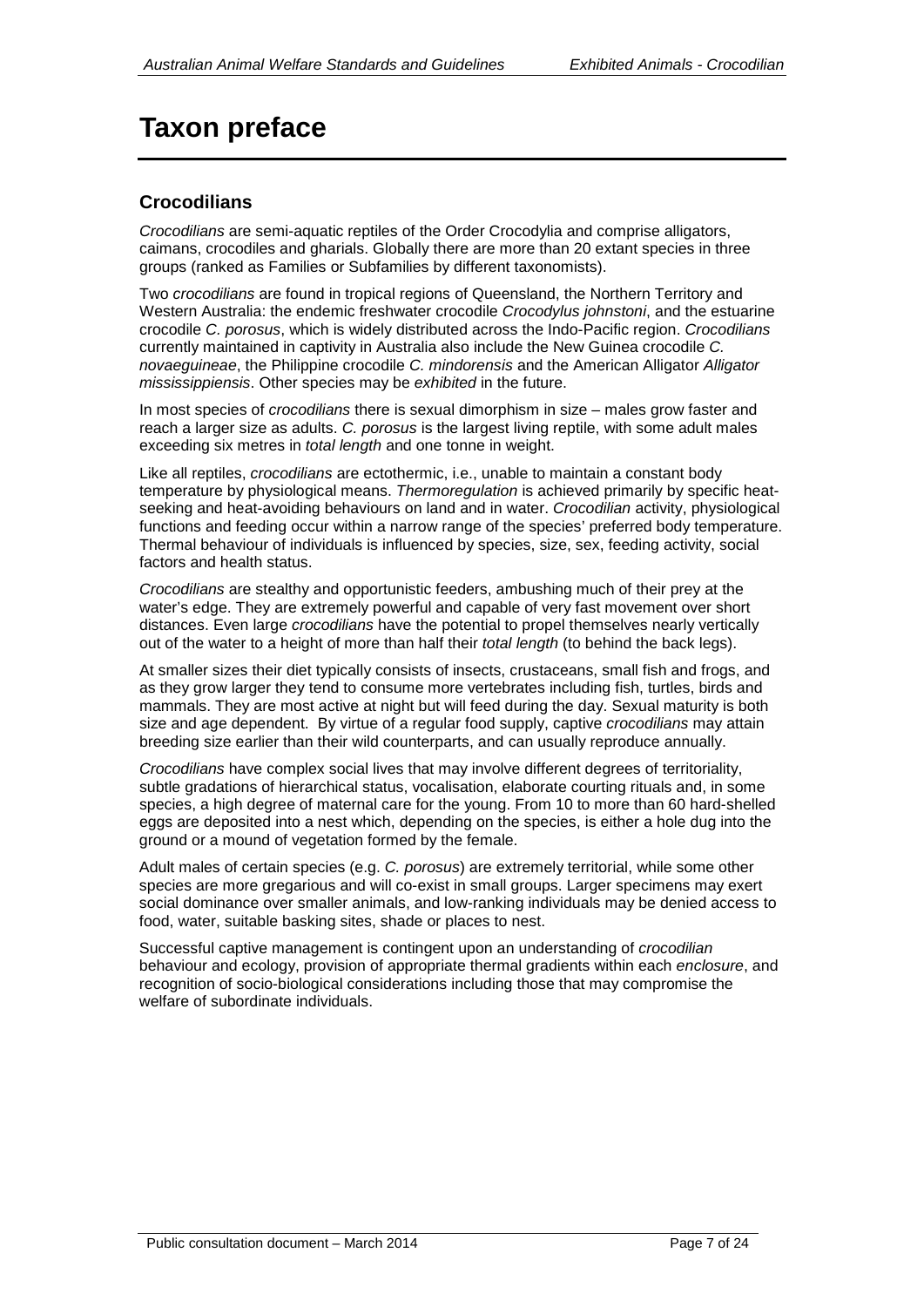# <span id="page-7-0"></span>**Definitions**

**Crocodilians:** all members of the Order Crocodylia including alligators, caimans, crocodiles and gharials.

**Hand feed:** to offer food to an *animal* from a human hand or any other part of the body without the use of an appropriate intermediate device (e.g. rod, tongs or cord) and/or a form of protected contact that will reasonably prevent any likelihood of injury to the person presenting the food.

**Inhang:** a continuous feature on an *enclosure* perimeter barrier, orientated towards the interior, whose angle and width provide a physical impediment to *animal* escape or as a barrier to visitor/*animal* interaction.

**Snout–vent length:** body length measured in a straight line from the tip of the snout to the anterior extremity of the cloacal opening. In *crocodilians snout-vent length* is ordinarily approximately half the *total length*.

**Total length:** body length measured in a straight line from the tip of the snout to the tip of the tail. All measures of length in this document refer to a *crocodilian's total length* unless specifically stated otherwise.

All Definitions cover the singular, plural and all variations of the word.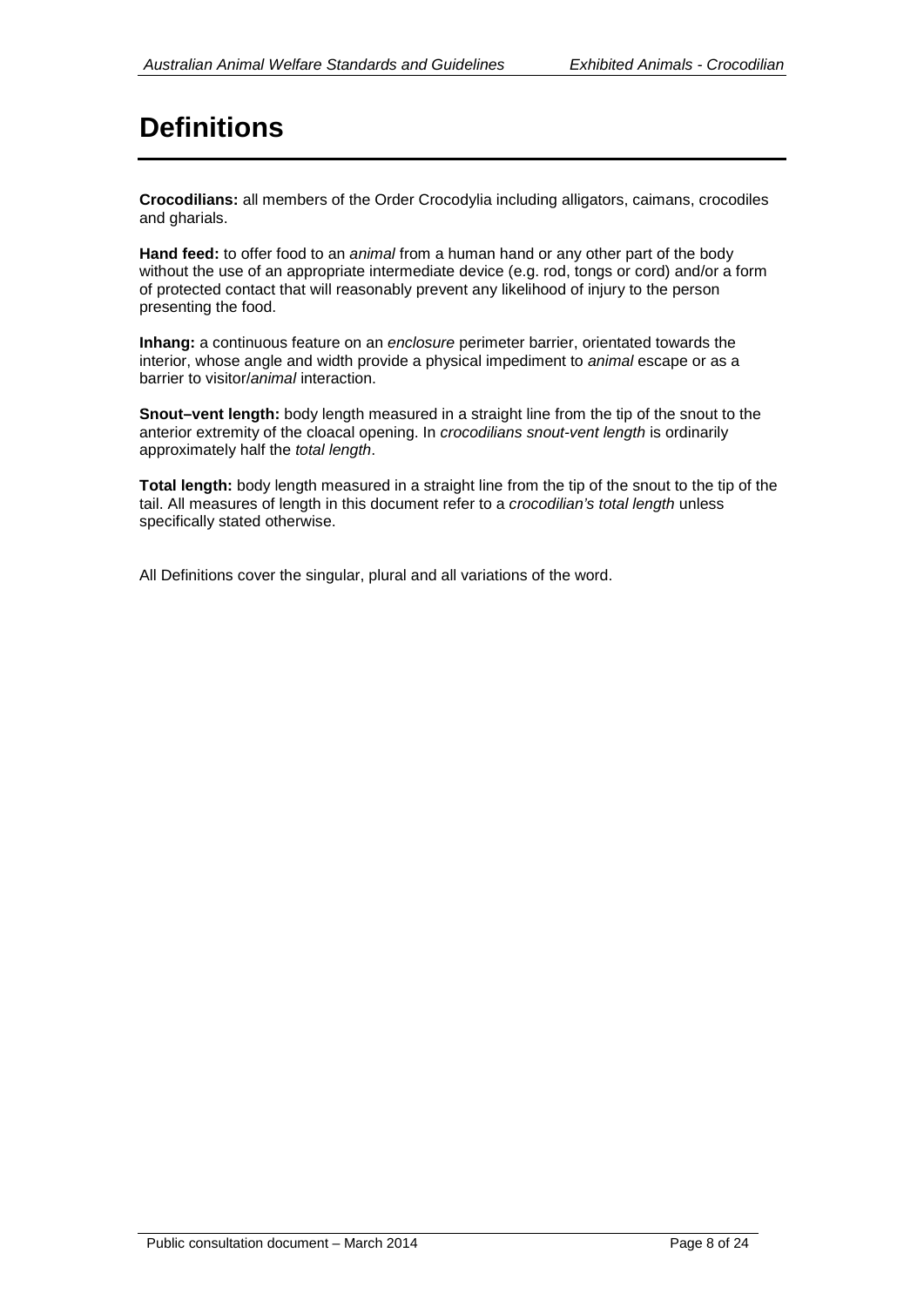# <span id="page-8-0"></span>**1 Responsibilities**

### **Objective**

*Operators* and *staff* understand their responsibilities and collectively manage the *facility* to ensure the health, welfare, safety and security of *animals*,

#### **General**

|                  | <b>Standards</b>                                                                                                                                                                                      |  |  |  |  |
|------------------|-------------------------------------------------------------------------------------------------------------------------------------------------------------------------------------------------------|--|--|--|--|
| S <sub>1.1</sub> | The operator must ensure demonstrations are only undertaken with animals selected<br>by a proficient keeper.                                                                                          |  |  |  |  |
| S <sub>1.2</sub> | The operator must ensure written procedures are developed and training provided for<br>keepers undertaking hand feeding procedures.                                                                   |  |  |  |  |
| S <sub>1.3</sub> | The operator must ensure hand feeding of crocodilians of any size is only undertaken<br>by authorised keepers.                                                                                        |  |  |  |  |
| S <sub>1.4</sub> | All standards in Australian Animal Welfare Standards and Guidelines. Exhibited<br>Animals – General relating to dangerous animals apply to crocodilians 1500 mm or<br>longer in <i>total length</i> . |  |  |  |  |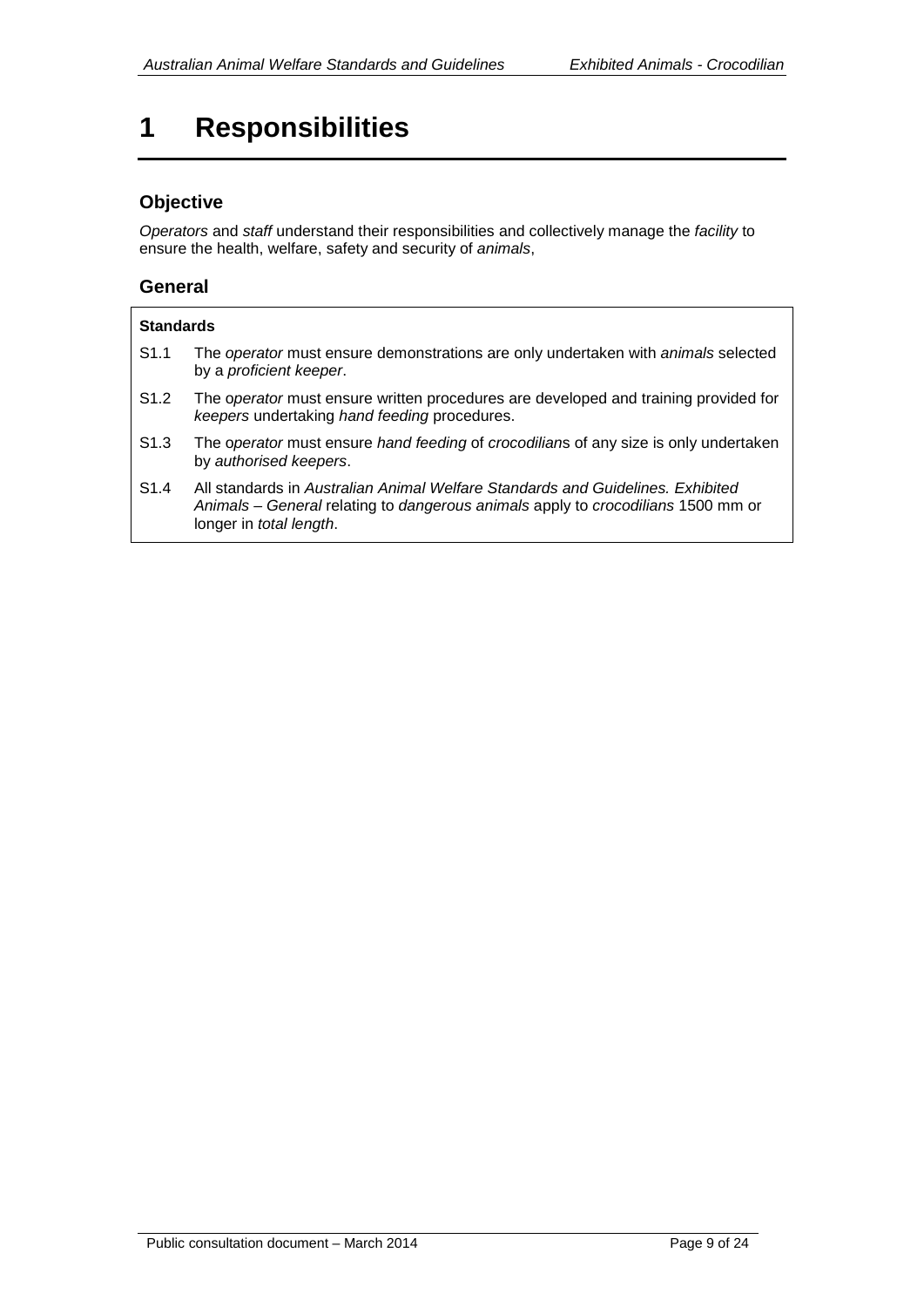# <span id="page-9-0"></span>**2 Security**

#### **Objective**

*Animals* are held securely to ensure their welfare and prevent pest establishment. Access by unauthorised persons and escape of *animals* is prevented.

#### **General**

- G2.1 *Crocodilians* <1200 mm in *total length* may require additional security measures to prevent theft. These could include:
	- i. a caretaker residing on the premises;
	- ii. security cameras; and
	- iii. secure buildings.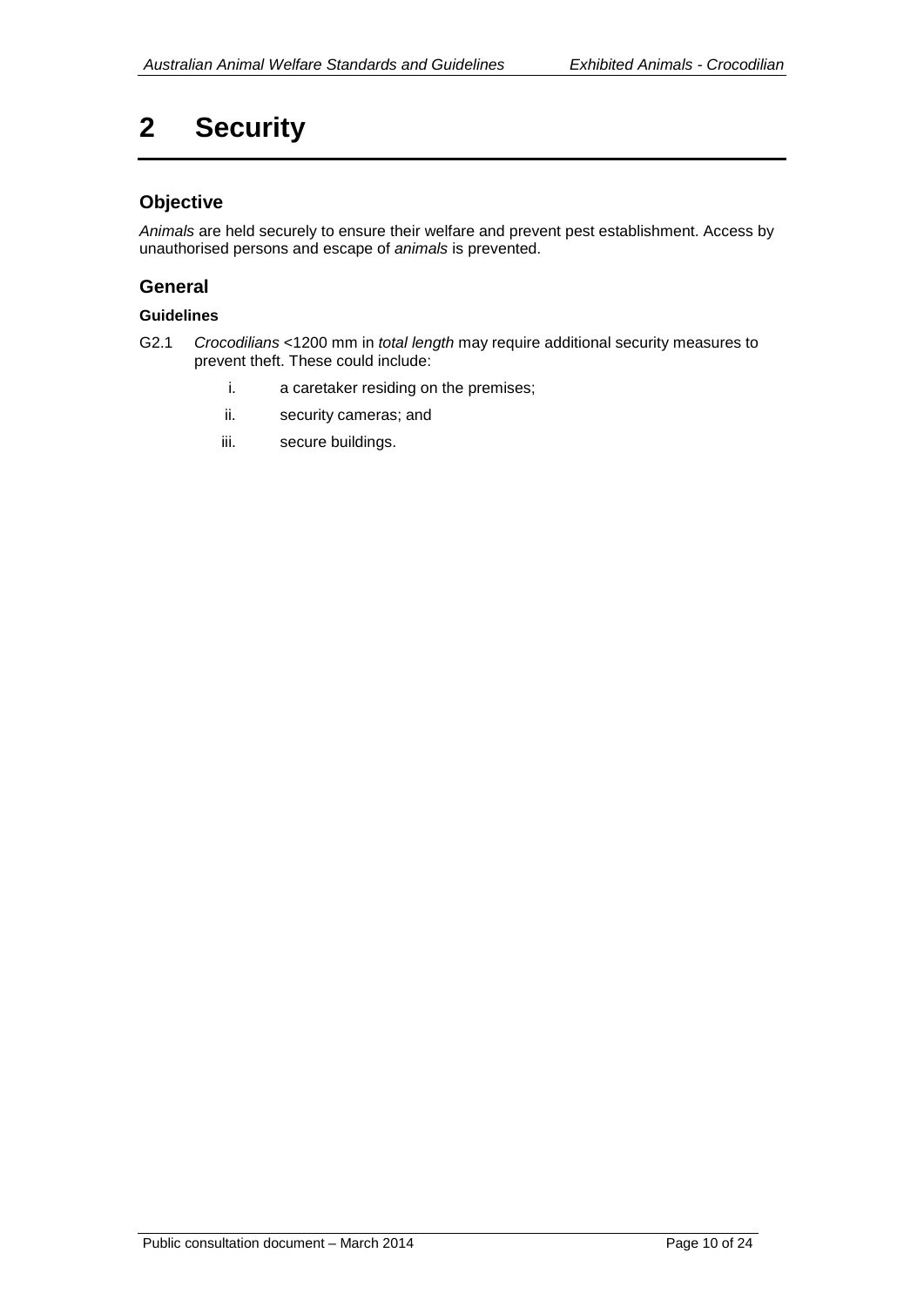# <span id="page-10-0"></span>**3 Enclosures**

#### **Objective**

*Enclosures* are designed, constructed and maintained to ensure the welfare, safety and security of *animals*.

#### **General**

#### **Standards**

S3.1 The o*perator* must ensure *crocodilian enclosure* barriers comply with the *enclosure* barrier specifications in Appendix 1 or are approved by the relevant *government authority* as providing equal or better containment.

Note - A range of materials and construction methods for *enclosure* barriers can be applied to confine a *crocodilian* to its *enclosure* to satisfy the requirements of S3.1, including:

- i. extending the barrier into the ground, attaching the barrier to an in-ground concrete rat-wall, or heavily compacting the substrate contiguous to the barrier;
- ii. using a variety of materials either singly or in combination, such as concrete, sheet metal, wire mesh with various apertures (e.g. weldmesh, chain link mesh, woven mesh), glass, cable, steel rods, timber and steel posts;
- iii. using *inhangs* and/or gussets as appropriate; and
- iv. barriers of wire mesh with specifications as per the examples provided in Appendix 1.
- S3.2 The o*perator* must ensure electric barriers are not used for *crocodilians*.

#### **Guidelines**

G3.1 The design of a *crocodilian enclosure* should consider the capacity of the *crocodilian* to escape by digging or pushing under or through the barrier and by climbing over the barrier.

#### **Enclosure Furniture**

#### **Standards**

S3.3 The o*perator* must ensure *crocodilians* are provided with ponds and basking areas unless otherwise prescribed by a *veterinarian*.

- G3.2 Strategically placed visual and/or physical barriers (e.g. screened fences, vegetation, semi-submerged logs, boulders, islands) on land and in water should be provided to allow subordinate individuals to withdraw from or potentially avoid aggressive interactions with conspecifics in the same or adjoining *enclosures*.
- G3.3 In *crocodilian enclosures* without artificial means of managing water temperature, consideration should be given to providing ponds that exceed the minimum depth requirement, to enhance their effectiveness as thermal refuges.
- G3.4 Where chemical disinfection of pond water is required, chlorine levels of 1–2 ppm have been found to be non-injurious to *crocodilians*.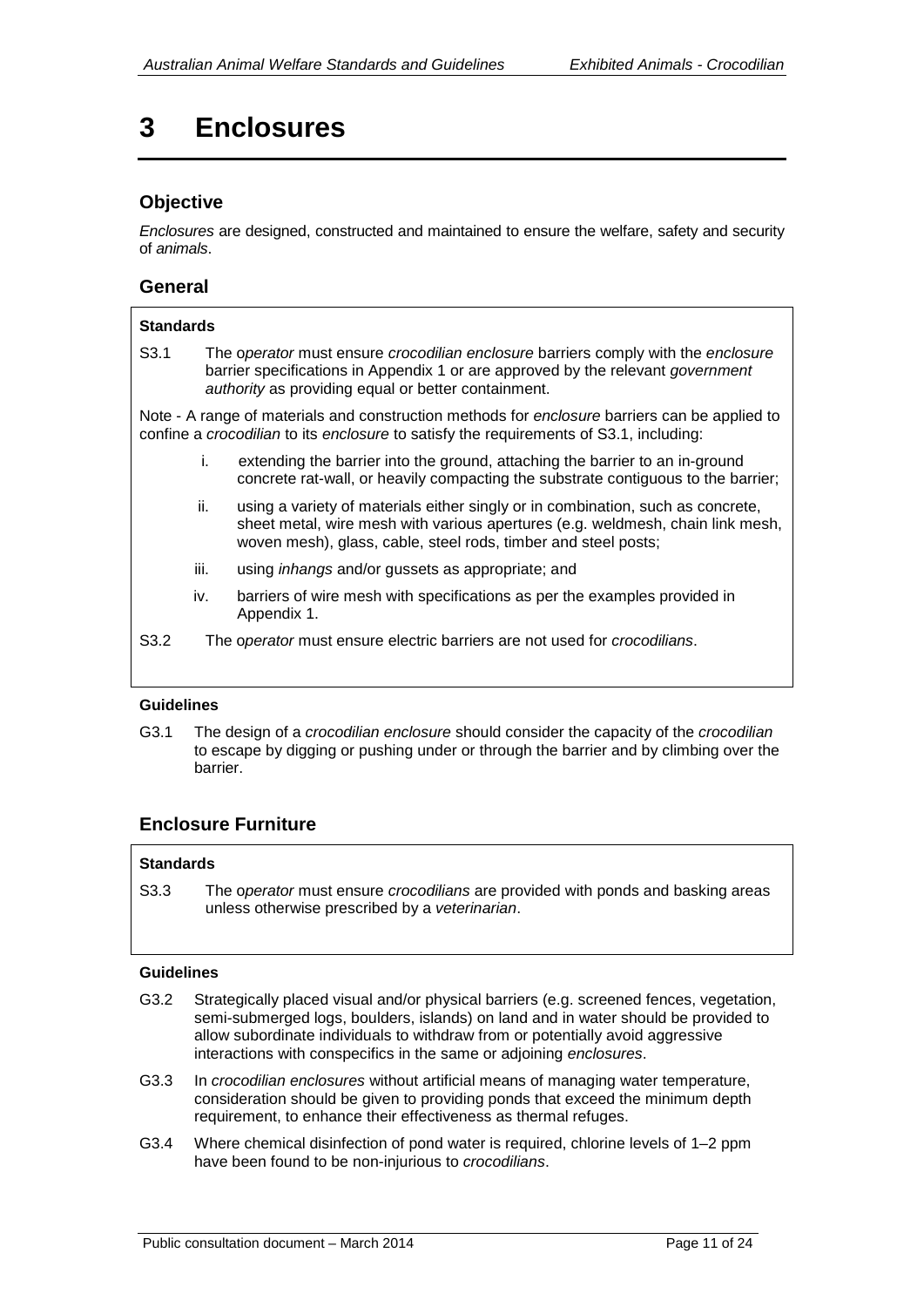### **Spatial Requirements**

| <b>Standards</b> |                                                                                                                                                                                                                                                                                                                  |                                                                                                                                                                               |  |  |  |
|------------------|------------------------------------------------------------------------------------------------------------------------------------------------------------------------------------------------------------------------------------------------------------------------------------------------------------------|-------------------------------------------------------------------------------------------------------------------------------------------------------------------------------|--|--|--|
| S <sub>3.4</sub> | The operator must ensure an enclosure provides a base minimum land area<br>equivalent to a square where each side is a minimum 2 x snout-vent length of the<br>longest crocodilian. For each additional crocodilian the operator must ensure the<br>land area is increased by 50% of the base minimum land area. |                                                                                                                                                                               |  |  |  |
| S <sub>3.5</sub> | The operator must ensure each pond has a base minimum water surface area with<br>at least:                                                                                                                                                                                                                       |                                                                                                                                                                               |  |  |  |
|                  | İ.                                                                                                                                                                                                                                                                                                               | one horizontal surface dimension 4 x snout-vent length of the longest<br><i>crocodilian</i> it houses; and                                                                    |  |  |  |
|                  | ii.                                                                                                                                                                                                                                                                                                              | one area with a minimum width of 1 x snout-vent length of the longest<br>crocodilian in the enclosure. This width must cover the horizontal dimension<br>calculated in 3.5.i. |  |  |  |
|                  |                                                                                                                                                                                                                                                                                                                  | For each additional <i>crocodilian</i> the <i>operator</i> must ensure the water surface area is<br>increased by 50% of the base minimum water surface area.                  |  |  |  |
| S <sub>3.6</sub> | The <i>operator</i> must ensure <i>crocodilians</i> are able to submerge, to whichever is the<br>greater, so that:                                                                                                                                                                                               |                                                                                                                                                                               |  |  |  |
|                  | i.                                                                                                                                                                                                                                                                                                               | a minimum of 200 mm of water covers their highest point; or                                                                                                                   |  |  |  |
|                  | ii.                                                                                                                                                                                                                                                                                                              | a depth of water equivalent to 0.2 x snout-vent length covers their highest<br>point.                                                                                         |  |  |  |
|                  |                                                                                                                                                                                                                                                                                                                  |                                                                                                                                                                               |  |  |  |

#### **Guidelines**

G3.5 *Enclosure* and pond design should take into account future growth of the *crocodilians* (see Appendix 2).

### **Holding Enclosures**

#### **Standards**

- S3.7 The *operator* must ensure a *holding enclosure* for an individual *crocodilian* is a minimum of:
	- i. 2.5 x *snout-vent length* long; and
	- ii. 1.5 x *snout-vent length* wide.
- S3.8 The *operator* must ensure that *holding enclosures* that do not allow effective thermoregulatory behaviours protect *crocodilians* from extremes of temperature.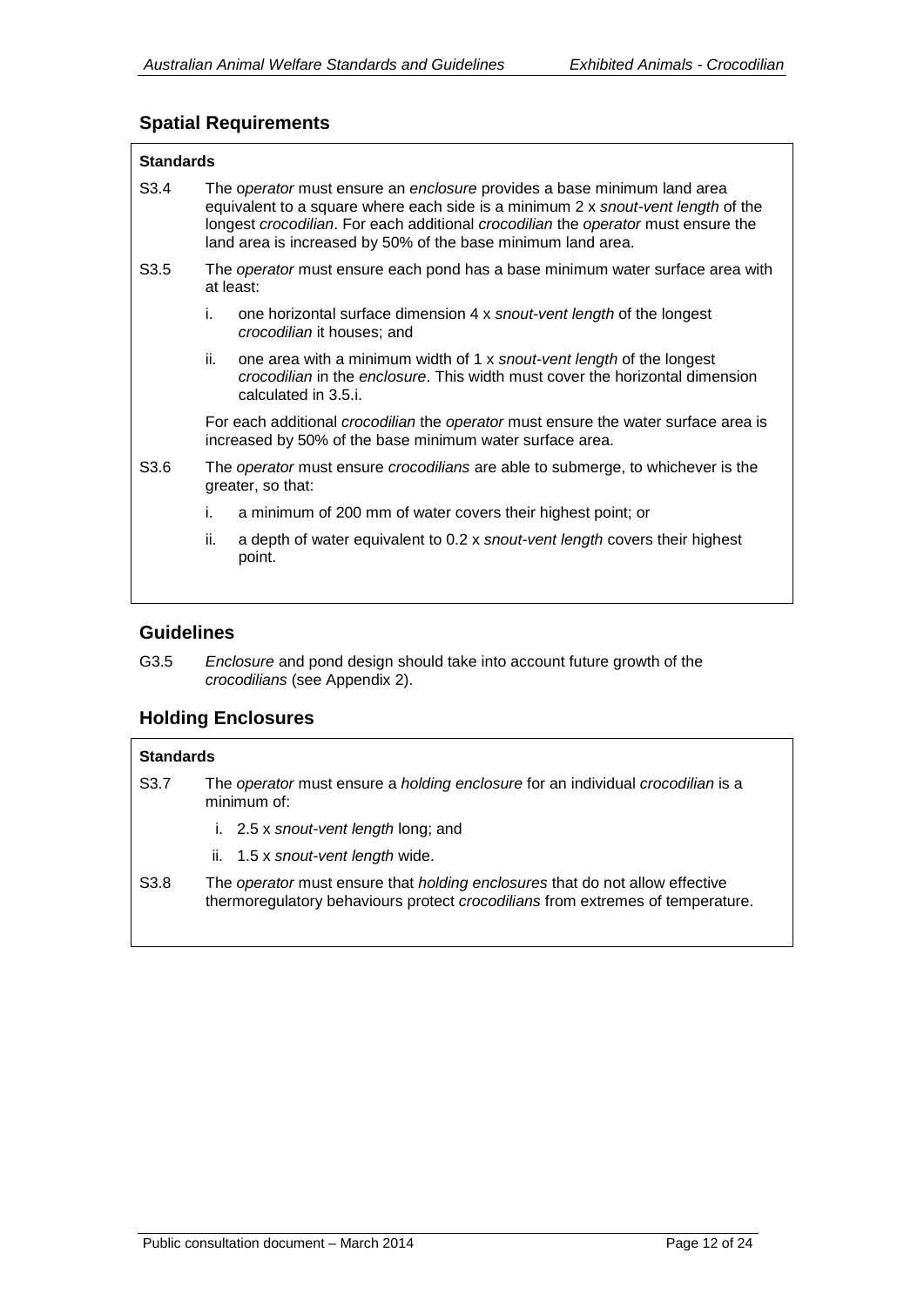### <span id="page-12-0"></span>**4 Dietary and water requirements**

### **Objective**

*Animals* are provided food and water of an appropriate quality and quantity to maximise their health and wellbeing.

### **Food**

#### **Guidelines**

G4.1 Adequate amounts and appropriate ratios of calcium and phosphorous (for skeletal growth) and vitamins are essential for the health of *crocodilians*. These can be provided in the form of fur, feathers, bone and entrails.

#### **Water**

| <b>Standards</b> |                                                                                                                                   |  |  |  |
|------------------|-----------------------------------------------------------------------------------------------------------------------------------|--|--|--|
| S4.1             | The operator must ensure that crocodilian species that are not adapted to saline<br>conditions are not kept in saline conditions. |  |  |  |

#### **Guidelines**

G4.2 If housed in saline conditions *crocodilians* should have access to fresh drinking water.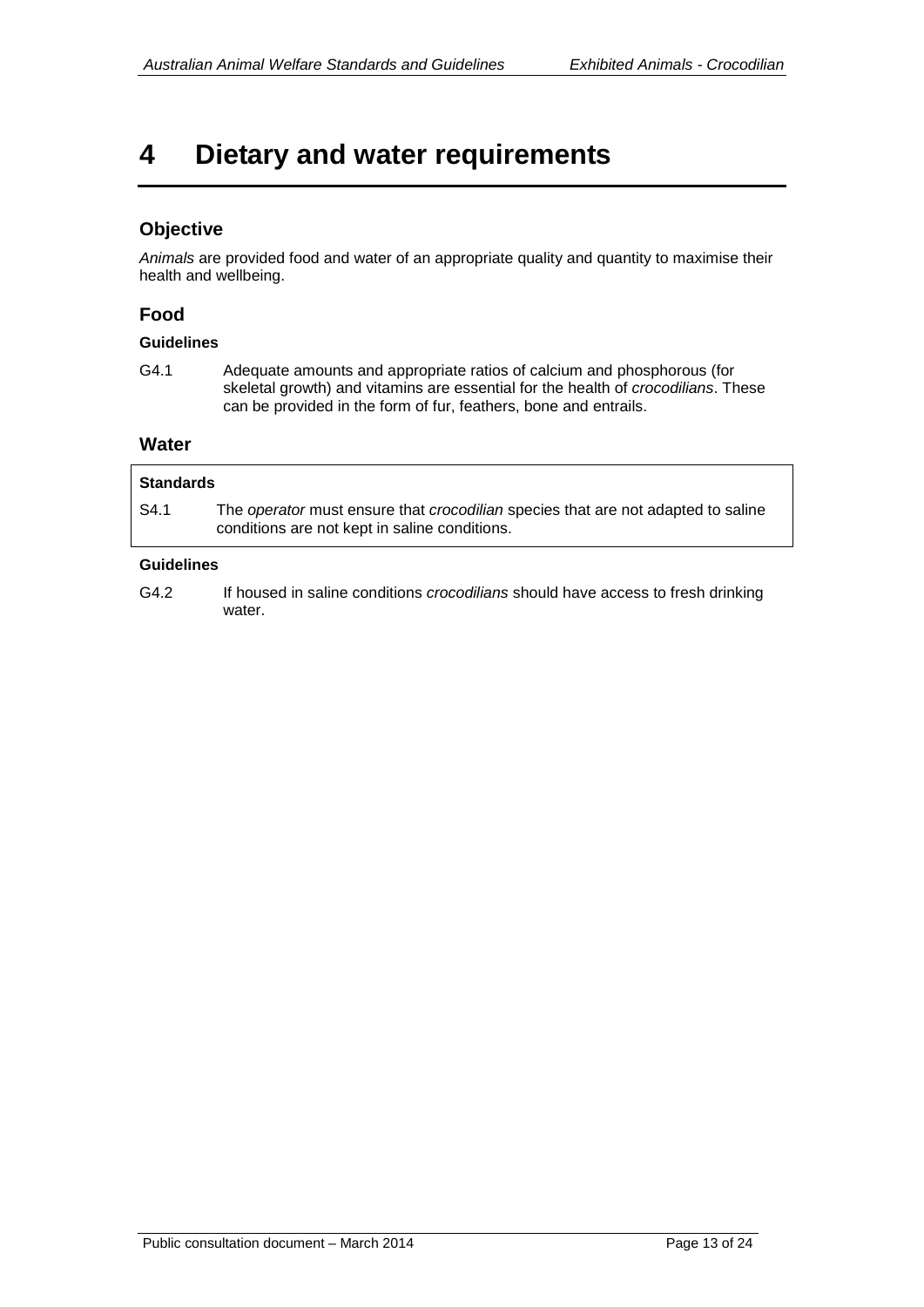### <span id="page-13-0"></span>**5 Health and wellbeing**

### **Objective**

The health and wellbeing of *animals* is maximised, and *disease* and *disease* transmission is prevented.

#### **General**

| <b>Standards</b> |                                                                                                                                                                                                                                                                           |  |  |  |  |
|------------------|---------------------------------------------------------------------------------------------------------------------------------------------------------------------------------------------------------------------------------------------------------------------------|--|--|--|--|
| S5.1             | The operator must ensure that enclosures for crocodilians:                                                                                                                                                                                                                |  |  |  |  |
|                  | i. provide appropriate thermal gradients on land and in water; or                                                                                                                                                                                                         |  |  |  |  |
|                  | ii. are maintained within the species' preferred temperature range.                                                                                                                                                                                                       |  |  |  |  |
| S <sub>5.2</sub> | The <i>operator</i> must ensure that where <i>crocodilians</i> are housed without access to<br>direct sunlight <i>crocodilians</i> are provided with:                                                                                                                     |  |  |  |  |
|                  | i. appropriate UV lighting; or                                                                                                                                                                                                                                            |  |  |  |  |
|                  | ii. appropriate dietary supplements.                                                                                                                                                                                                                                      |  |  |  |  |
| S <sub>5.3</sub> | The <i>operator</i> must ensure all <i>crocodilians</i> have appropriate opportunities to<br>access:                                                                                                                                                                      |  |  |  |  |
|                  | i. suitable basking sites; and                                                                                                                                                                                                                                            |  |  |  |  |
|                  | ii. shelter, including shade.                                                                                                                                                                                                                                             |  |  |  |  |
| S <sub>5.4</sub> | The <i>operator</i> must ensure that written procedures are developed, maintained and<br>implemented to confirm equipment is functioning properly and temperatures<br>adjusted as necessary where any artificial means of heating is required for land<br>areas or ponds. |  |  |  |  |

#### **Guidelines**

- G5.1 *Crocodilians* should have access to shade over land and water.
- G5.2 Mitigating risk of intimidation or injury related to social hierarchy or territoriality should be considered an integral part of appropriate housing for captive *crocodilians*.
- G5.3 Hatchlings should not be exposed to stress factors such as excessively fluctuating temperatures, dehydration, noise, movement and unnecessary disturbance.
- G5.4 Hatchlings should be provided with opportunities to allow natural hiding behaviours.

#### **Enrichment**

- G5.5 *Enrichment* for *crocodilian*s includes the provision of:
	- i. environmental complexity to break up lines of sight;
	- ii. substrates and *enclosure furniture* that afford different textures;
	- iii. multiple options to access temperature gradients;
	- iv. variety in the quantity and type of food items offered;
	- v. live invertebrate prey to hatchlings and juveniles;
	- vi. variation in feeding times;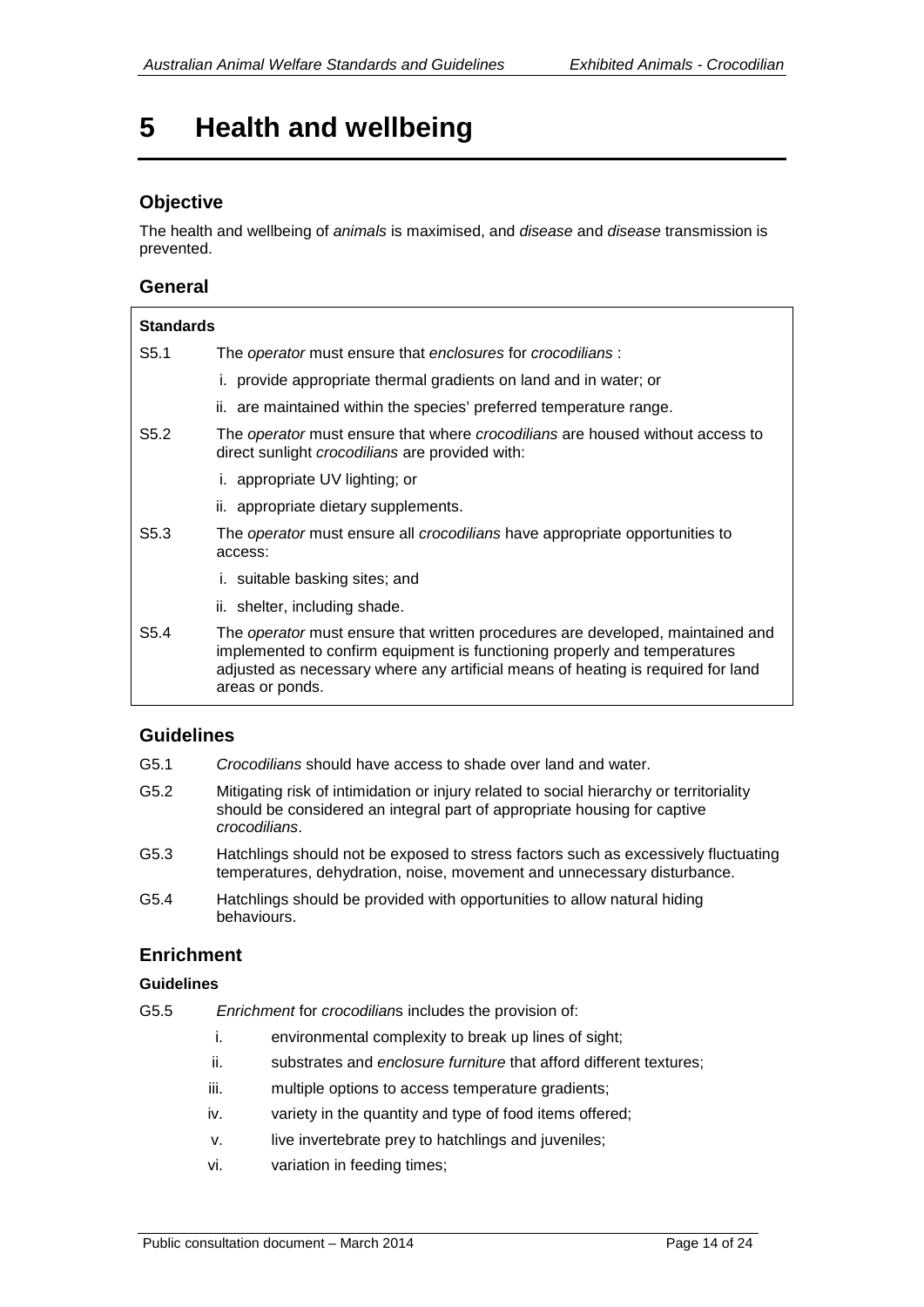- vii. age and species appropriate opportunities for social interaction with conspecifics; and
- viii. opportunities for hiding behaviours.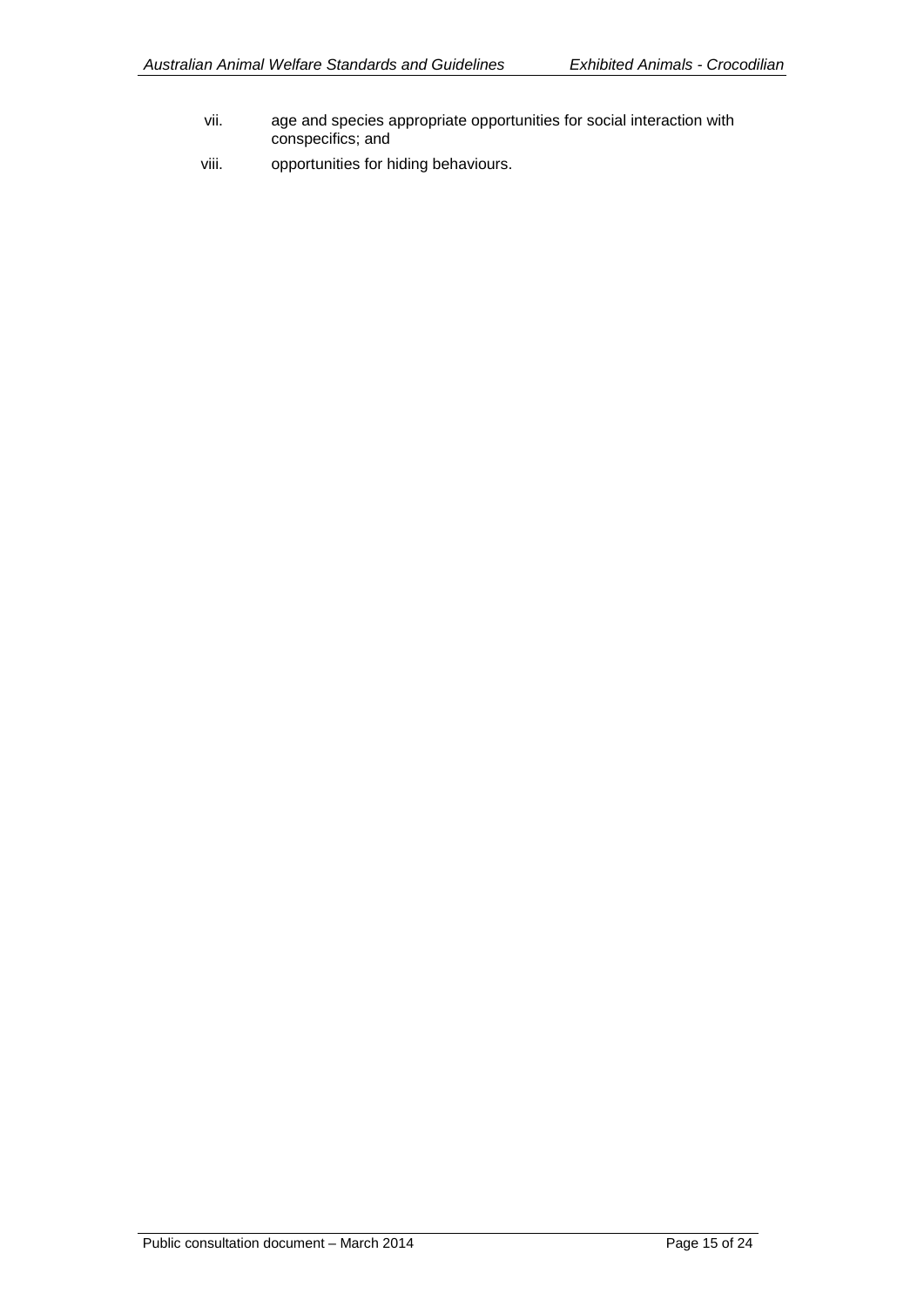# <span id="page-15-0"></span>**6 Reproductive management**

### **Objective**

*Animal* breeding is managed to maintain the genetic integrity, sustainability and/or diversity of the species and to prevent the production of unplanned surplus *animals*.

#### **General**

| <b>Standards</b> |                                                                                                                                           |
|------------------|-------------------------------------------------------------------------------------------------------------------------------------------|
| S <sub>6.1</sub> | The operator must ensure visual barriers are erected where female crocodilians<br>are nesting close to a fence in areas of public access. |
| S6.2             | The operator must ensure written procedures are developed, maintained and<br>implemented to enable the collection of eggs.                |
| S <sub>6.3</sub> | The <i>operator</i> must ensure the collection of eggs is supervised by a <i>proficient</i><br>keeper.                                    |
| S <sub>6.4</sub> | The <i>operator</i> must ensure where natural incubation of eggs occurs that the<br>enclosure barriers prevent escape of hatchlings.      |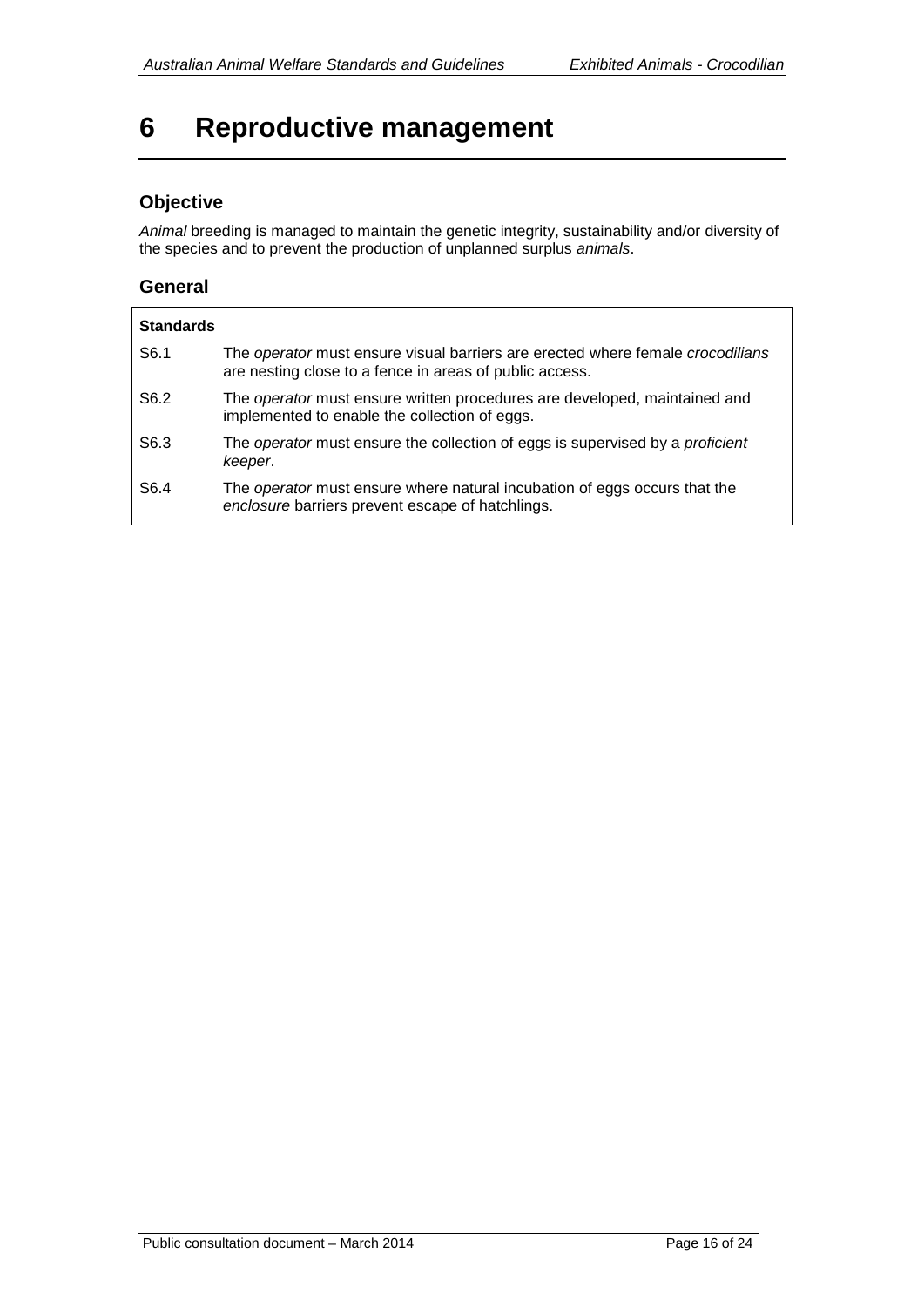# <span id="page-16-0"></span>**7 Euthanasia**

### **Objective**

If an *animal* is to be killed, it is done humanely.

#### **General**

| <b>Standards</b> |                                                                                                                                                                            |
|------------------|----------------------------------------------------------------------------------------------------------------------------------------------------------------------------|
| S7.1             | The operator must ensure that the spinal cord between the skull and first cervical<br>vertebra of a crocodilian is severed immediately after shooting of that crocodilian. |
| S7.2             | The <i>operator</i> must ensure <i>crocodilians</i> are not killed using any of the following<br>methods:                                                                  |
|                  | hypothermia;                                                                                                                                                               |
|                  | ii. inhalation of $CO2$ or gaseous anaesthetic agents; and                                                                                                                 |
|                  | iii. decapitation without prior destruction of brain function.                                                                                                             |
|                  |                                                                                                                                                                            |

- G7.1 Lethal injection of pentobarbitone sodium is a recommended technique for *euthanasing* small *crocodilian*s.
- G7.2 Large *crocodilian*s may be *euthanased* by total destruction of brain function using:
	- i. a humane captive bolt pistol (in firmly secured *animals*); or
	- ii. an appropriate calibre bullet directly to the brain.
- **Note** For additional details and specific information on *crocodilian euthanasia* refer to: DEWHA (2009) *Code of Practice on the Humane Treatment of Wild and Farmed Australian Crocodiles*. First Edition, effective from 21 May 2009. Department of the Environment, Water, Heritage and the Arts, Commonwealth of Australia: Canberra, ACT. < http://www.adelaide.edu.au/ANZCCART/publications/Euthanasia.pdf >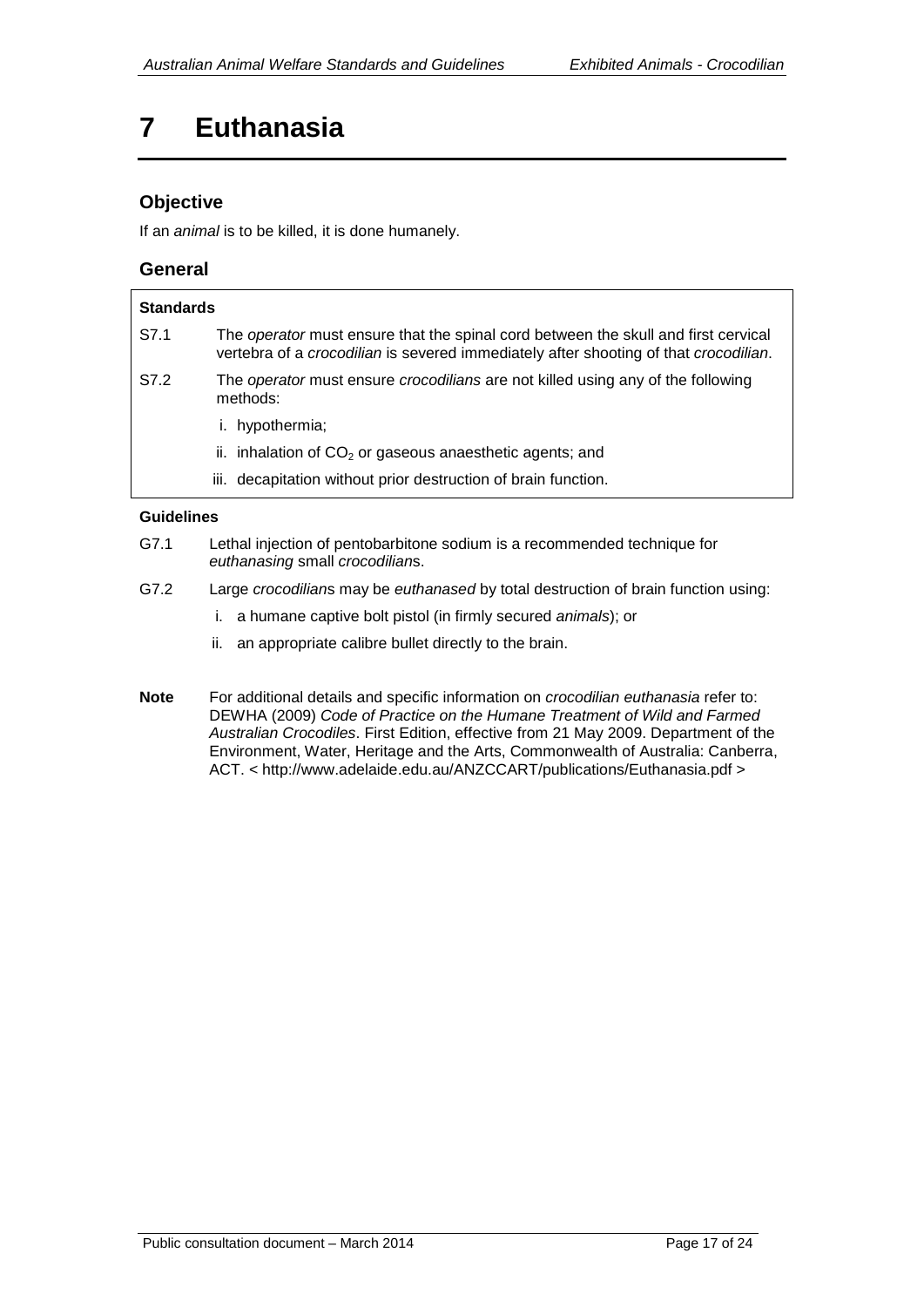# <span id="page-17-0"></span>**8 Capture and restraint**

### **Objective**

*Animals* are captured and *restrained* in a manner that ensures *animal* safety and minimises negative impacts on the *animal*.

#### **General**

| <b>Standards</b> |                                                                                                           |  |  |
|------------------|-----------------------------------------------------------------------------------------------------------|--|--|
| S8.1             | The operator must ensure a person securing a crocodilian's jaws closed must take<br>reasonable care that: |  |  |
|                  | the nostrils are not covered; and<br>$\mathbf{L}$                                                         |  |  |
|                  | bands or tape are not applied so tightly as to restrict blood flow.<br>н.                                 |  |  |
| S <sub>8.2</sub> | The <i>operator</i> must ensure a <i>crocodilian</i> is not lifted or carried by its limbs.               |  |  |

- G8.1 Acceptable methods of *crocodilian* capture include:
	- i. hand capture or hand noose capture, if <1500 mm in *total length*;
	- ii. pole noose application of rope/s around the upper jaw, if >1500 mm in *total length*;
	- iii. use of electrical stunning equipment (delivery of a 110V charge at 400hz), if between 1000–2400 mm in *total length*; and
	- iv. trap, if >2000 mm in *total length*.
- G8.2 With consideration to the size of the *crocodilian*, securing the jaws closed can be achieved with rubber bands, tape or cord placed towards the anterior end of the snout behind the nostrils.
- G8.3 Once the jaws are secured the eyes should be covered by a damp cloth to reduce visual stimulation.
- G8.4 *Crocodilian*s immobilised by electrical stunning should be physically *restrained*.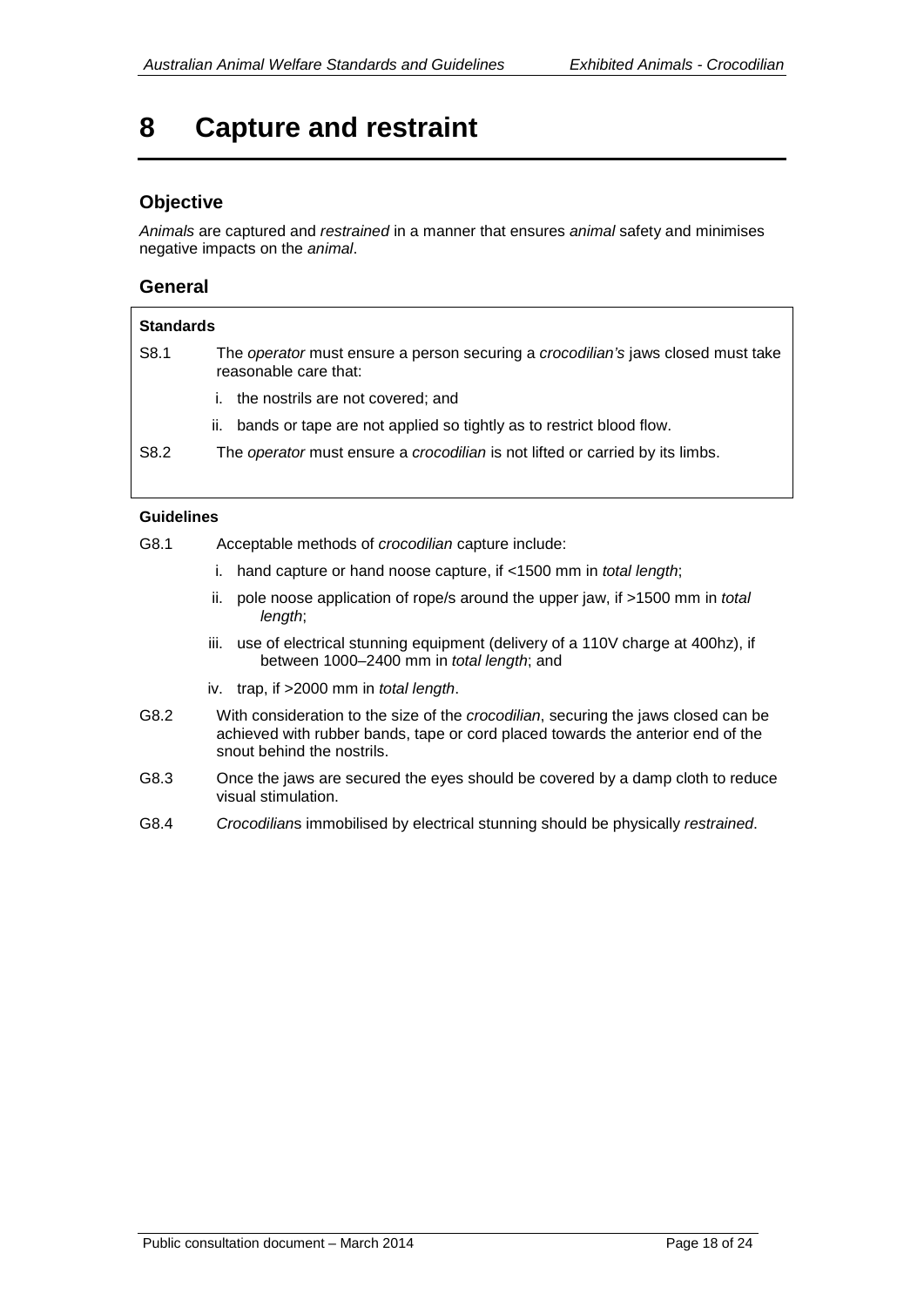# <span id="page-18-0"></span>**9 Training**

### **Objective**

*Animal training* is humane and beneficial to the *animal's* health, safety, behavioural and management needs.

- G9.1 *Crocodilians* may be habituated to accept routine husbandry procedures.
- G9.2 Irrespective of a *crocodilian's* history, it should not be assumed that any individual can be controlled solely by behavioural *restraint*.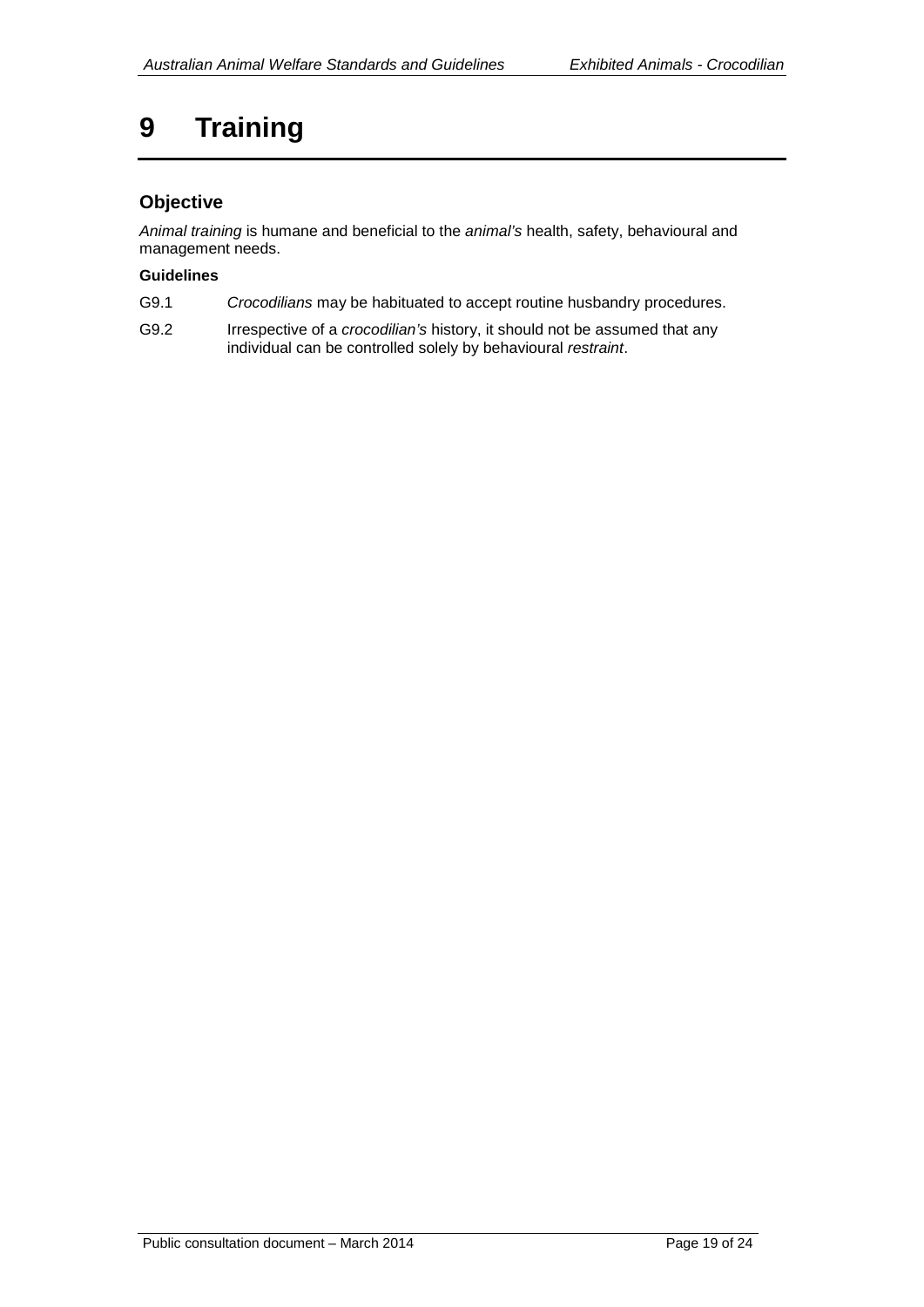# <span id="page-19-0"></span>**10 Interactive programs**

### **Objective**

*Animal* welfare, safety and security are maintained during *interactive programs* so that people have a positive experience and have an enhanced appreciation of *animals*.

#### **General**

| <b>Standard</b>   |                                                                                                                            |  |  |  |  |  |
|-------------------|----------------------------------------------------------------------------------------------------------------------------|--|--|--|--|--|
| S <sub>10.1</sub> | The <i>operator</i> must not permit visitors to <i>hand feed crocodilians</i> of any size.                                 |  |  |  |  |  |
| S <sub>10.2</sub> | The operator must ensure interactive programs involving crocodilians comply with<br>the following:                         |  |  |  |  |  |
|                   | i. the size of the <i>crocodilian</i> is appropriate to the age and physical capabilities of<br>the human participant; and |  |  |  |  |  |
|                   | ii. crocodilians held by visitors must not be more than 1200 mm in total length.                                           |  |  |  |  |  |

- G10.1 *Crocodilians* can have their jaws secured closed with a band or tape during *interactive programs*.
- G10.2 Hatchlings <500 mm in *total length* should not be used in *interactive programs*.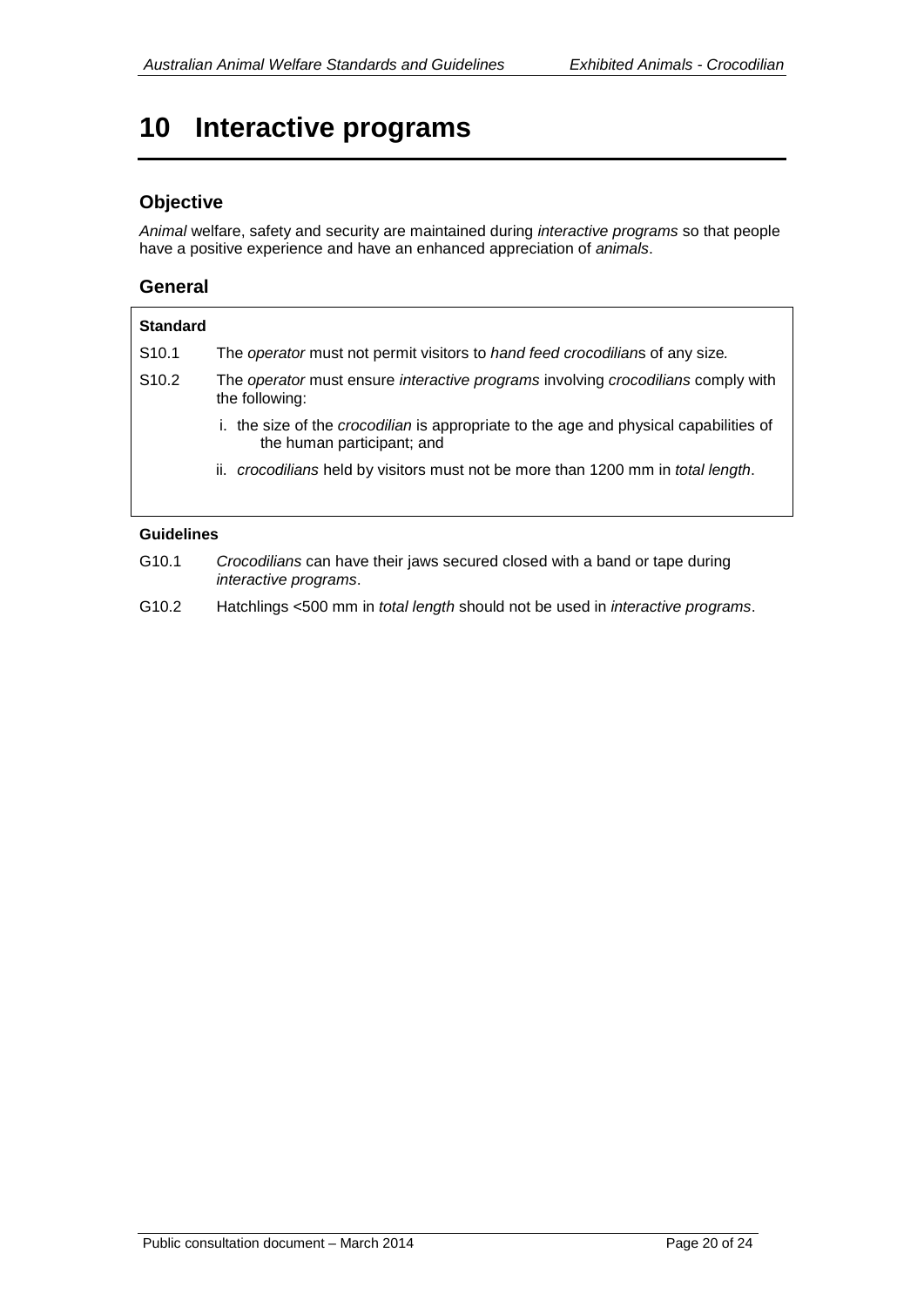# <span id="page-20-0"></span>**11 Transportation**

### **Objective**

*Animal* welfare, safety and security are maintained during *transport*.

#### **General**

| <b>Standards</b>  |                                                                                                                                                                                                                                                                                                                              |  |  |  |
|-------------------|------------------------------------------------------------------------------------------------------------------------------------------------------------------------------------------------------------------------------------------------------------------------------------------------------------------------------|--|--|--|
| S <sub>11.1</sub> | The operator sending a crocodilian must ensure crocodilians are not subjected to<br>temperatures below 15°C or greater than 34°C during transport.                                                                                                                                                                           |  |  |  |
| S <sub>11.2</sub> | The <i>operator</i> sending a <i>crocodilian</i> must ensure that <i>crocodilians</i> do not have their<br>jaws secured closed if they have eaten at any time within the seven days prior to<br>transportation unless a spacer has been fastened between the jaws.                                                           |  |  |  |
| S <sub>11.3</sub> | The operator sending a crocodilian must ensure that crocodilians are not kept in<br>containers or secured to tie-down boards for longer than 48 hours.                                                                                                                                                                       |  |  |  |
| S <sub>11.4</sub> | The operator sending a crocodilian must ensure that crocodilians longer than 1500<br>mm in total length are transported in individual containers or compartments.                                                                                                                                                            |  |  |  |
| S <sub>11.5</sub> | The operator sending a crocodilian must ensure that crocodilians greater than 300<br>mm in total length and less than 1500 mm in total length have their jaws secured<br>closed if they are <i>transported</i> in groups.                                                                                                    |  |  |  |
| S <sub>11.6</sub> | The <i>operator</i> sending a <i>crocodilian</i> must ensure a written description of the<br>restraints used on each <i>crocodilian</i> greater than 1500 mm in <i>total length</i> is placed<br>in a prominent position on the outside of the container, preceded by the phrase<br>"IMPORTANT – crocodilians in transport". |  |  |  |

- G11.1 Access to *crocodilians* >1200 mm in *total length* enclosed in containers should be from both ends of the container.
- G11.2 A number of methods are suitable for *transporting crocodilians*, including:
	- i. inside individual calico or hessian bags, placed within a container or crate, if <1500 mm in *total length* (note that such bags should have their seams on the outside, to prevent *animals* from becoming entangled in threads);
	- ii. containers or crates appropriate for the size of the *crocodilian*; and
	- iii. secured to a tie-down board, if >1200 mm in *total length*.
- G11.3 Ideally, ambient temperature in and around *crocodilian* containers during *transport* should be maintained between 24–32°C.
- G11.4 *Crocodilians* should have their vision restricted during *transport*.
- G11.5 If a spacer is required to be fastened between the jaws during *transport*, with consideration to the size of the *crocodilian* suitable materials may include a:
	- i. piece of thick rope;
	- ii. length of rubber pipe; or
	- iii. smooth block of wood.
- G11.6 Padding should be placed between any crates, containers or tie-down boards and the body of a *vehicle* if *transport* will involve bumpy roads.
- G11.7 Sedation should only be used when a *veterinarian* or *proficient keeper* believes the *crocodilian*'s size or temperament is a threat to the safety of the *animal* and/or other *crocodilians*.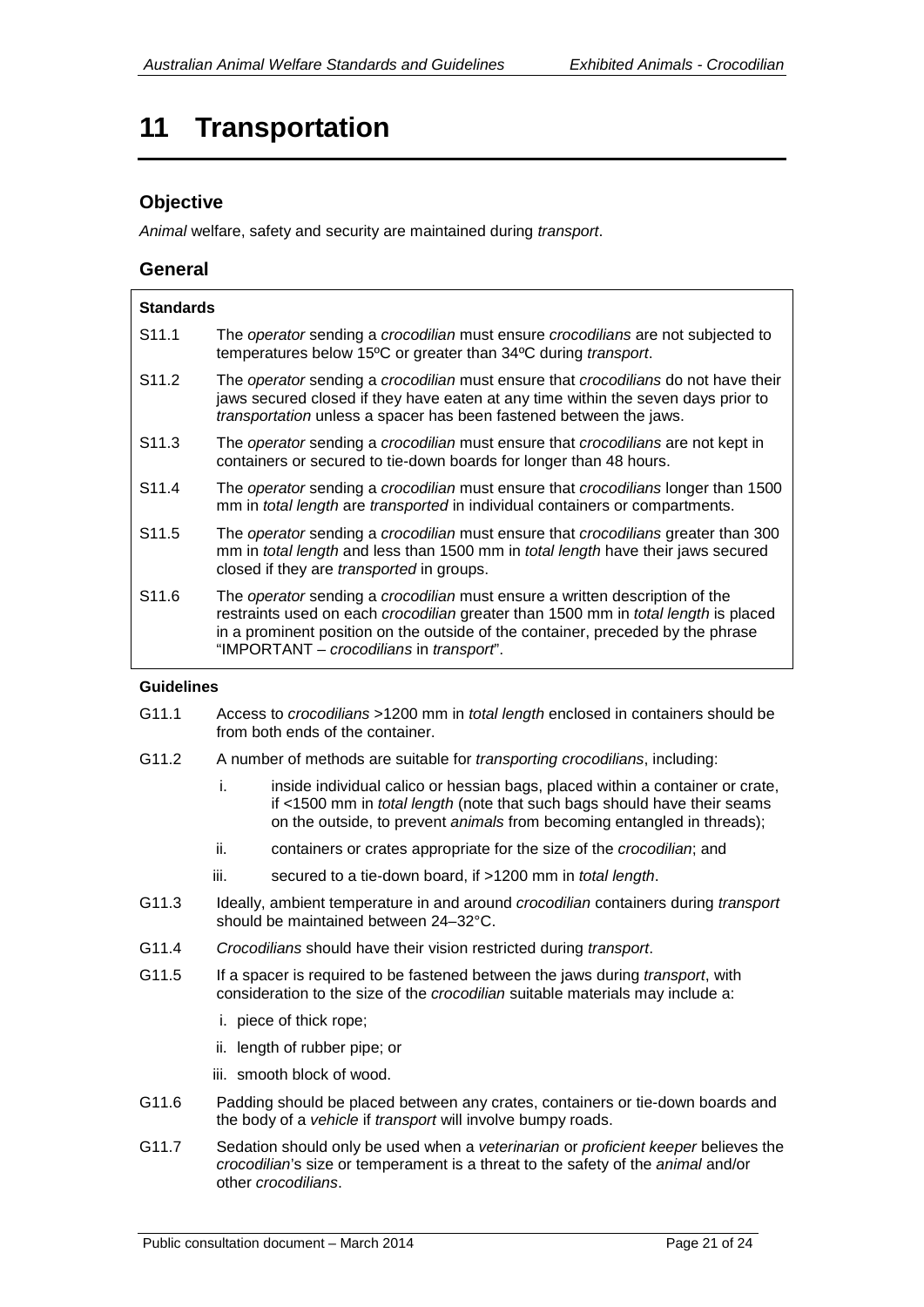# <span id="page-21-0"></span>**12 Animal identification and records**

#### **Objective**

*Animals* are identified by standardised means and have a detailed written history.

#### **Animal Identification**

### **Standards** S12.1 The *operator* must ensure exotic *crocodilians* and *crocodilians* used in *interactive programs*, other than those involving feeding, have *individual permanent identification*. All other *crocodilians* are exempt.

#### **Guidelines**

- G12.1 All *crocodilians* should have *individual permanent identification*.
- G12.2 A passive integrated transponder (PIT) is the recommended form of *individual permanent identification* for *crocodilians*.
- G12.3 The standard location for PIT insertion in *crocodilians* is on the left side, anterior to the nuchal cluster or the left hind leg.
- G12.4 *Crocodilians* may be managed as *group animals*.

#### **Records**

#### **Guidelines**

G12.5 The dates and results of any pond water quality testing undertaken should be recorded and maintained.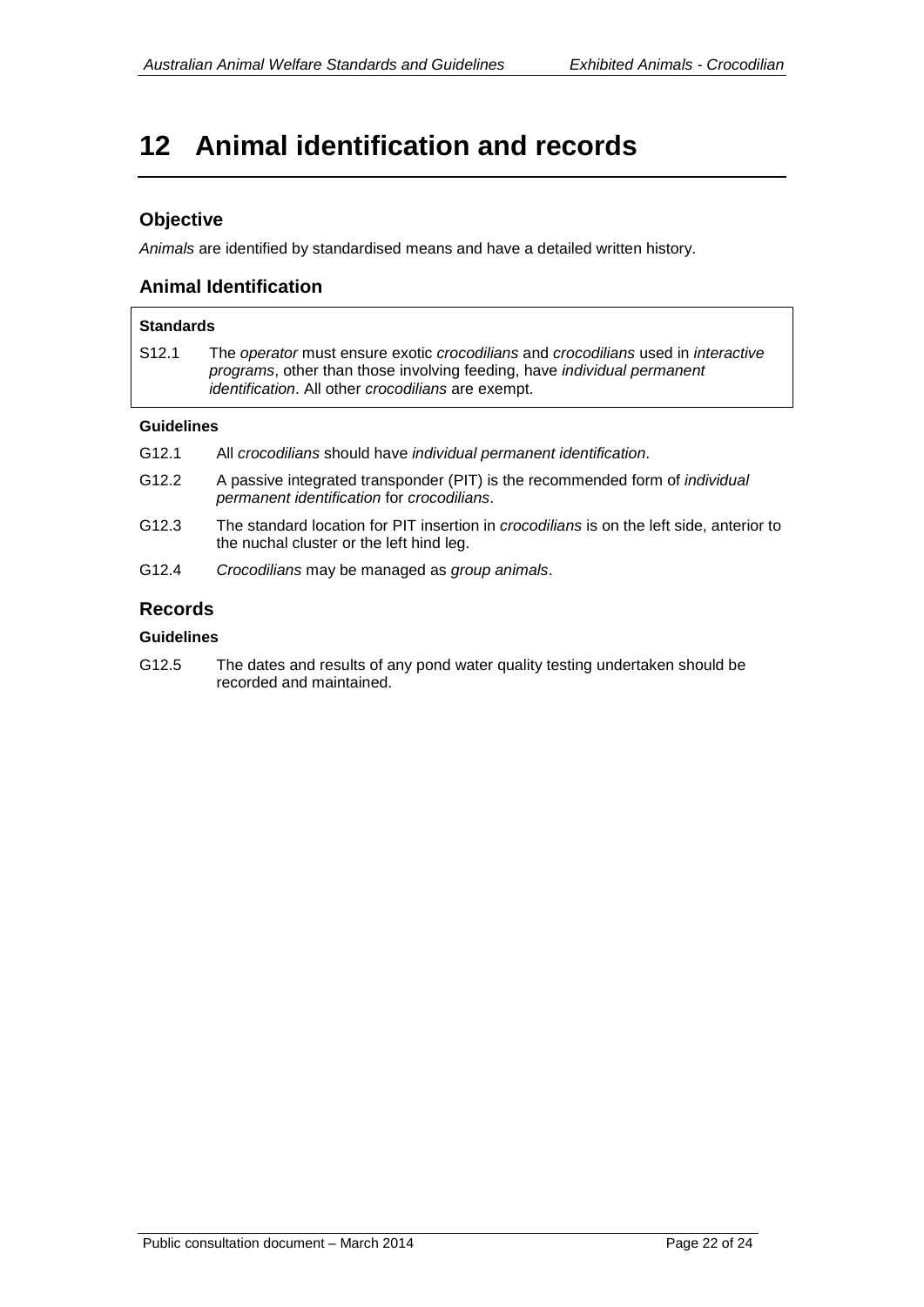# <span id="page-22-0"></span>**Appendix 1**

### *Crocodilian enclosure barrier* **specifications**

The following tables address containment. Heights are measured on the internal face of the barriers.

| unclimbable barriers <sup>1</sup> |                  |  |  |
|-----------------------------------|------------------|--|--|
| crocodilian                       | minimum          |  |  |
| total length                      | unclimbable      |  |  |
| (mm)                              | internal barrier |  |  |
|                                   | height           |  |  |
|                                   | (mm)             |  |  |
| < 500                             | 500              |  |  |
| $500 - 800$                       | 800              |  |  |
| $>800 - 1500$                     | 1000             |  |  |
| $>1500 - 4000$                    | 1400             |  |  |
| >4000                             | 1200             |  |  |

| other <sup>2</sup> barriers         |                                                                           |        |                                                                              |                                          |                                     |
|-------------------------------------|---------------------------------------------------------------------------|--------|------------------------------------------------------------------------------|------------------------------------------|-------------------------------------|
| crocodilian<br>total length<br>(mm) | minimum<br>climbable<br>internal barrier<br>height with<br>inhang<br>(mm) |        | minimum<br>climbable<br>internal barrier<br>height without<br>inhang<br>(mm) | minimum<br>wire mesh<br>diameter<br>(mm) | maximum<br>mesh<br>aperture<br>(mm) |
|                                     | barrier                                                                   | inhang |                                                                              |                                          |                                     |
| < 500                               | 500                                                                       | 150    | n/a                                                                          | 1.0                                      | $10 \times 20$                      |
| $500 - 800$                         | 800                                                                       | 200    | n/a                                                                          | 1.5                                      | $25 \times 50$                      |
| $>800 - 1500$                       | 1000                                                                      | 250    | 1300                                                                         | 2.0                                      | $50 \times 50$                      |
| $>1500 - 4000$                      | 1200                                                                      | 300    | 1500                                                                         | 2.0                                      | $50 \times 50$                      |
| >4000                               | 1000                                                                      | 400    | 1200                                                                         | 2.5                                      | 60 x 60                             |

<span id="page-22-1"></span> $1$  Examples of materials that may be used to create unclimbable barriers are glass, timber, sheet iron, metal bars, pool fencing, concrete mock-rock, brick and small aperture wire mesh. These may be used in combination to create an unclimbable barrier. Typically the barrier would be near to vertical.

<span id="page-22-2"></span><sup>2</sup> Examples of materials that may create other barriers are wire mesh with various apertures and concrete mock-rock that does not present a near to vertical face.